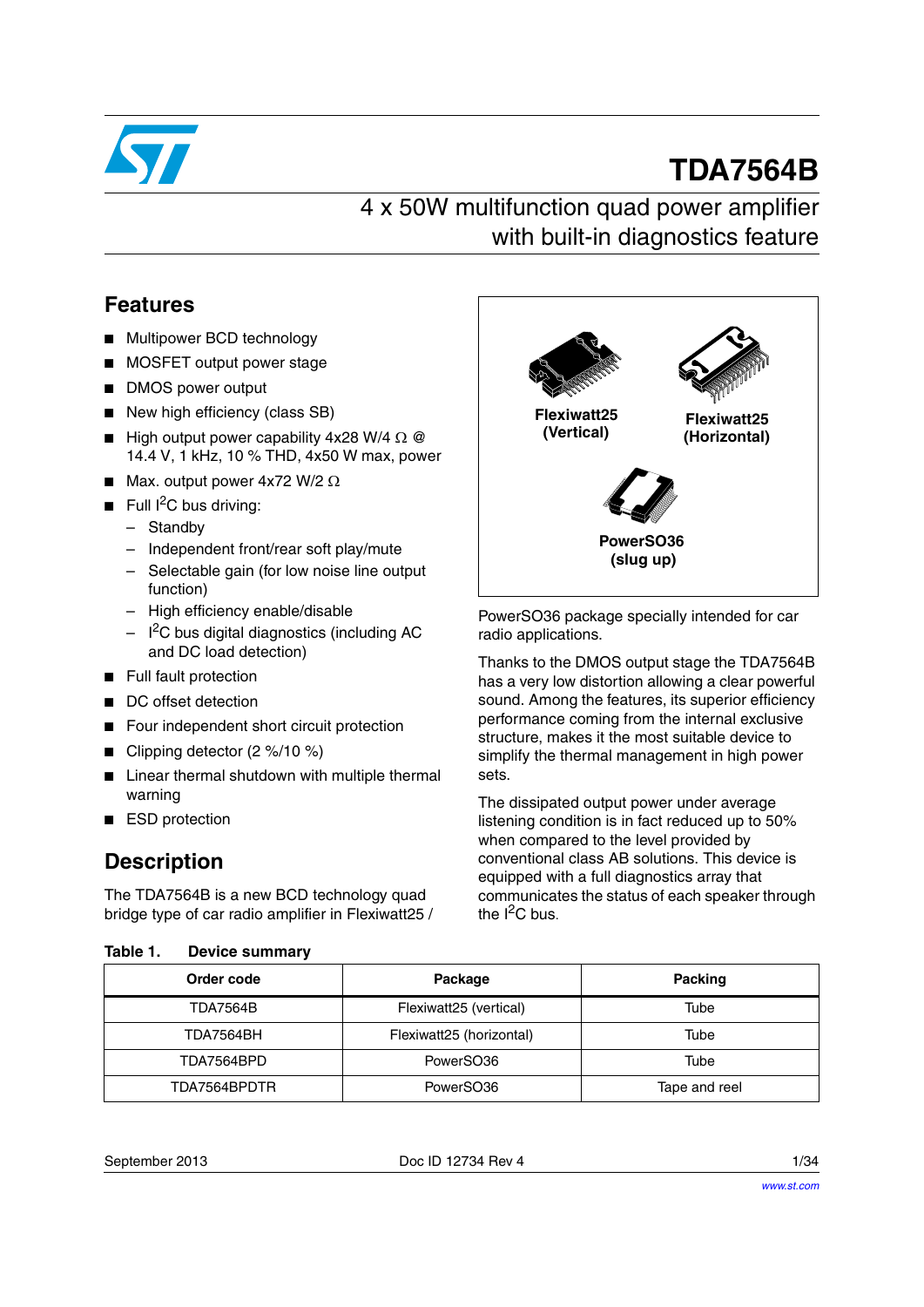# **Contents**

| 1              |     |  |  |  |  |
|----------------|-----|--|--|--|--|
| $\overline{2}$ |     |  |  |  |  |
| 3              |     |  |  |  |  |
|                | 3.1 |  |  |  |  |
|                | 3.2 |  |  |  |  |
|                | 3.3 |  |  |  |  |
|                | 3.4 |  |  |  |  |
| 4              |     |  |  |  |  |
|                | 4.1 |  |  |  |  |
|                | 4.2 |  |  |  |  |
|                | 4.3 |  |  |  |  |
|                | 4.4 |  |  |  |  |
| 5              |     |  |  |  |  |
|                | 5.1 |  |  |  |  |
| 6              |     |  |  |  |  |
|                | 6.1 |  |  |  |  |
| $\overline{7}$ |     |  |  |  |  |
| 8              |     |  |  |  |  |
|                | 8.1 |  |  |  |  |
|                | 8.2 |  |  |  |  |
|                | 8.3 |  |  |  |  |
|                | 8.4 |  |  |  |  |
| 9              |     |  |  |  |  |
| 10             |     |  |  |  |  |

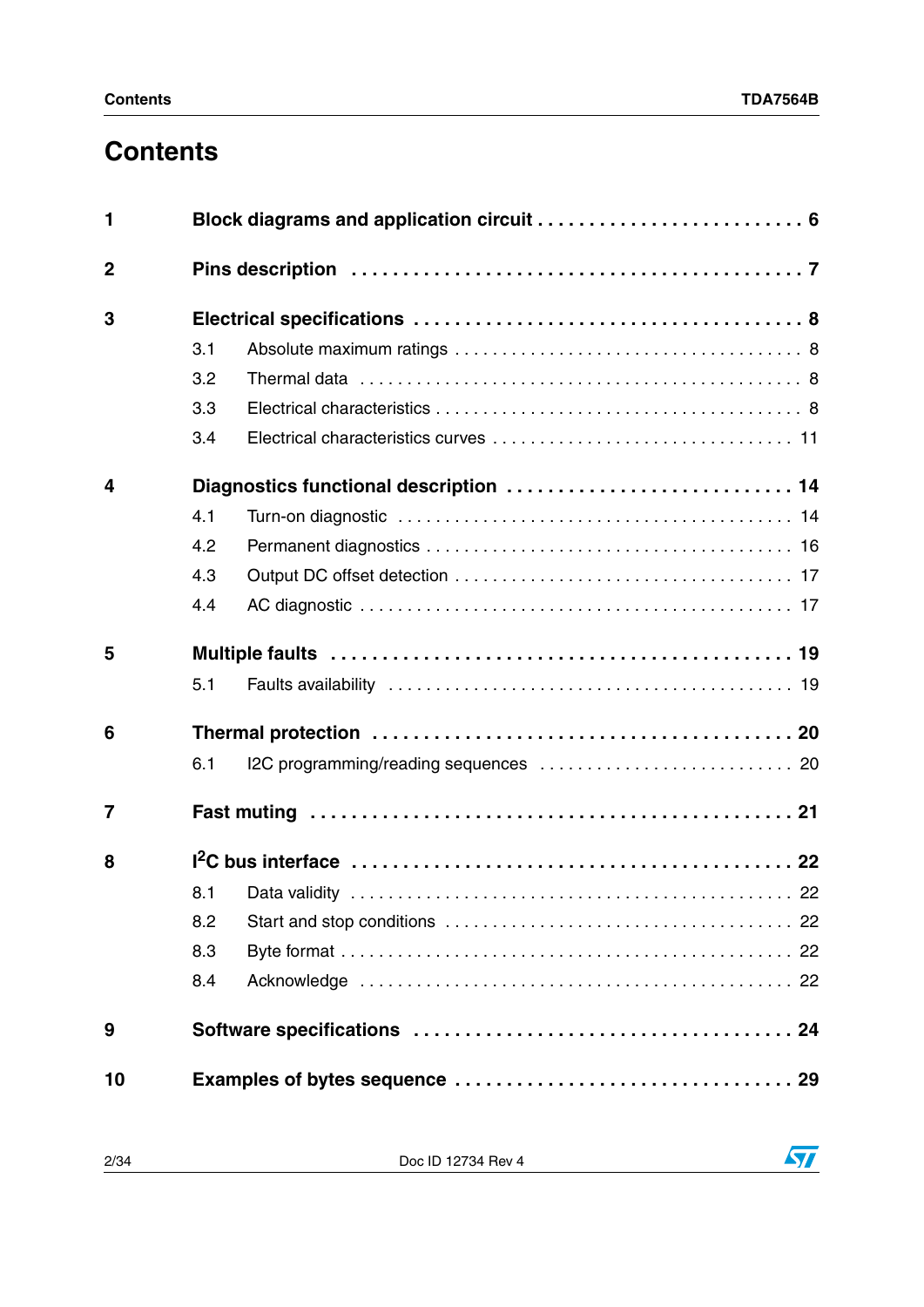| 11 |  |
|----|--|
|    |  |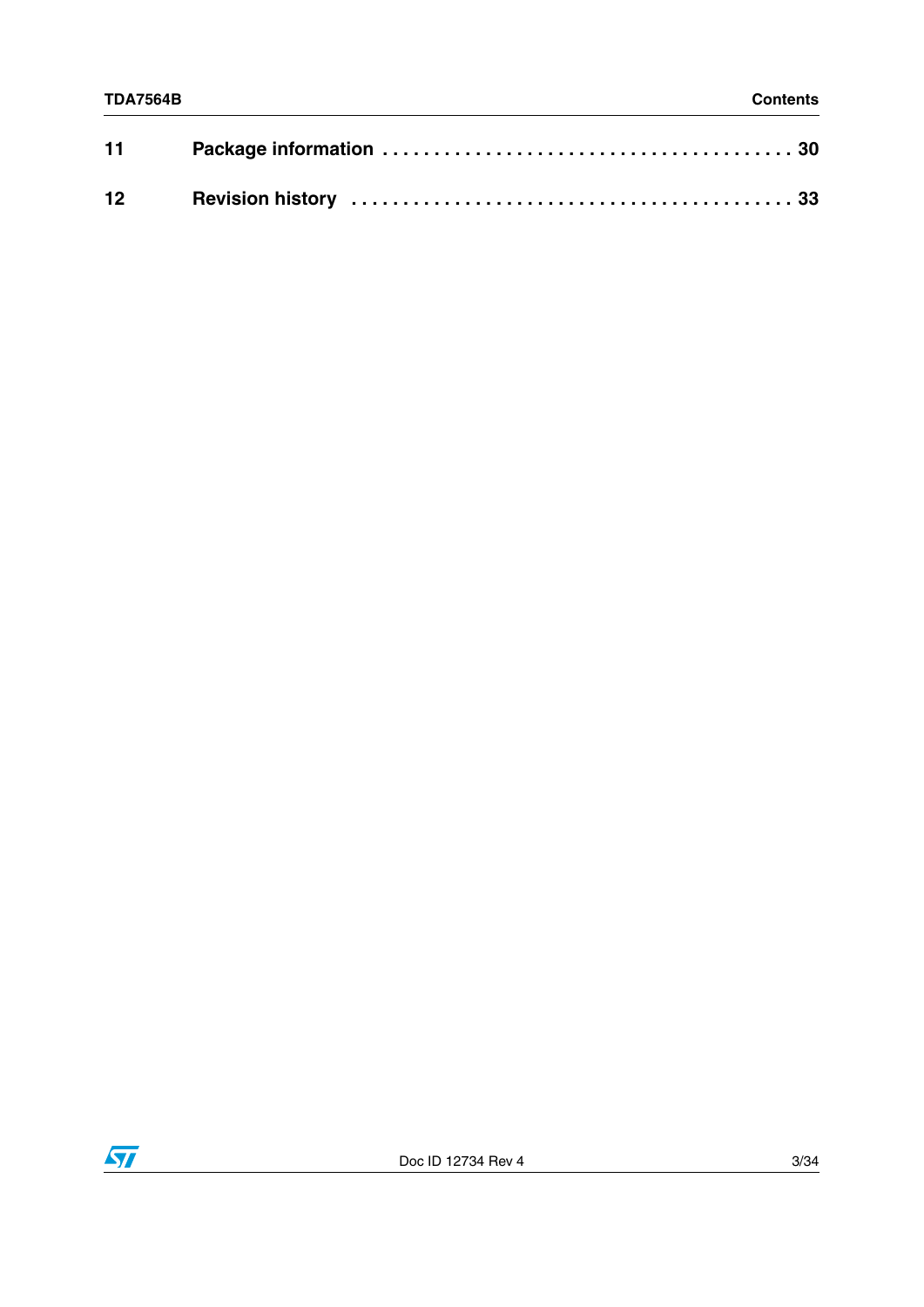# **List of tables**

| Table 1.  |  |
|-----------|--|
| Table 2.  |  |
| Table 3.  |  |
| Table 4.  |  |
| Table 5.  |  |
| Table 6.  |  |
| Table 7.  |  |
| Table 8.  |  |
| Table 9.  |  |
| Table 10. |  |
| Table 11. |  |
| Table 12. |  |

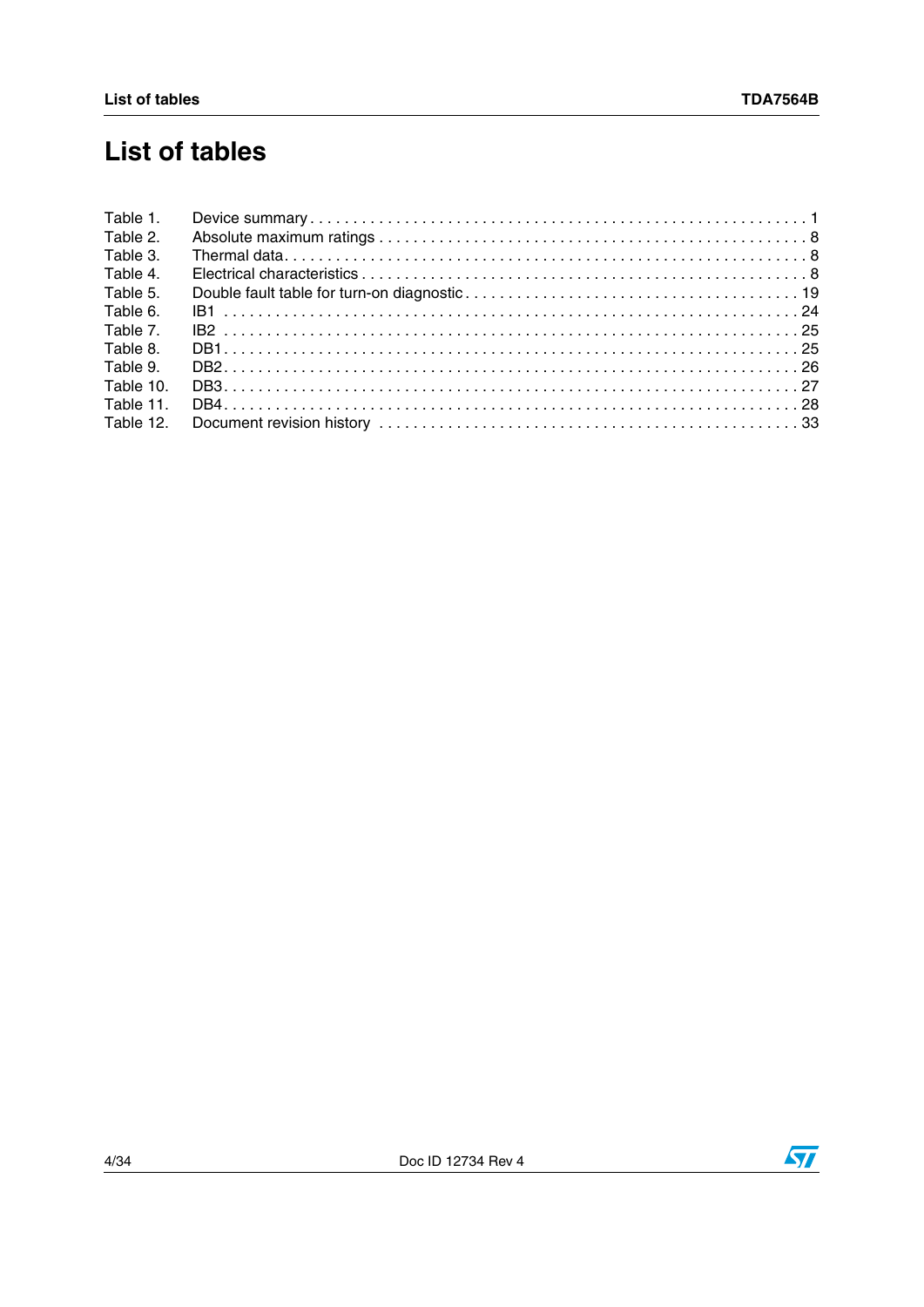# **List of figures**

| Figure 1.  |                                                                                  |
|------------|----------------------------------------------------------------------------------|
| Figure 2.  |                                                                                  |
| Figure 3.  |                                                                                  |
| Figure 4.  |                                                                                  |
| Figure 5.  |                                                                                  |
| Figure 6.  |                                                                                  |
| Figure 7.  |                                                                                  |
| Figure 8.  |                                                                                  |
| Figure 9.  |                                                                                  |
| Figure 10. |                                                                                  |
| Figure 11. |                                                                                  |
| Figure 12. |                                                                                  |
| Figure 13. |                                                                                  |
| Figure 14. |                                                                                  |
| Figure 15. | Power dissipation and efficiency vs. output power (4 W, STD, SINE) 13            |
| Figure 16. | Power dissipation and efficiency vs. output power (4 $\Omega$ , Hi-eff, SINE) 13 |
| Figure 17. | Power dissipation vs. average output power (audio program simulation, 4 W) 13    |
| Figure 18. | Power dissipation vs. average output power (audio program simulation, 2 W) 13    |
| Figure 19. |                                                                                  |
| Figure 20. | SVR and output behavior (case 1: without turn-on diagnostic) 14                  |
| Figure 21. |                                                                                  |
| Figure 22. |                                                                                  |
| Figure 23. |                                                                                  |
| Figure 24. |                                                                                  |
| Figure 25. |                                                                                  |
| Figure 26. |                                                                                  |
| Figure 27. | Current detection high: load impedance  Z  vs. output peak voltage 18            |
| Figure 28. | Current detection low: load impedance  Z  vs. output peak voltage 18             |
| Figure 29. |                                                                                  |
| Figure 30. |                                                                                  |
| Figure 31. |                                                                                  |
| Figure 32. |                                                                                  |
| Figure 33. | Flexiwatt25 (horizontal) mechanical data and package dimensions. 30              |
| Figure 34. | Flexiwatt25 (vertical) mechanical data and package dimensions31                  |
| Figure 35. | PowerSO36 (slug up) mechanical data and package dimensions 32                    |

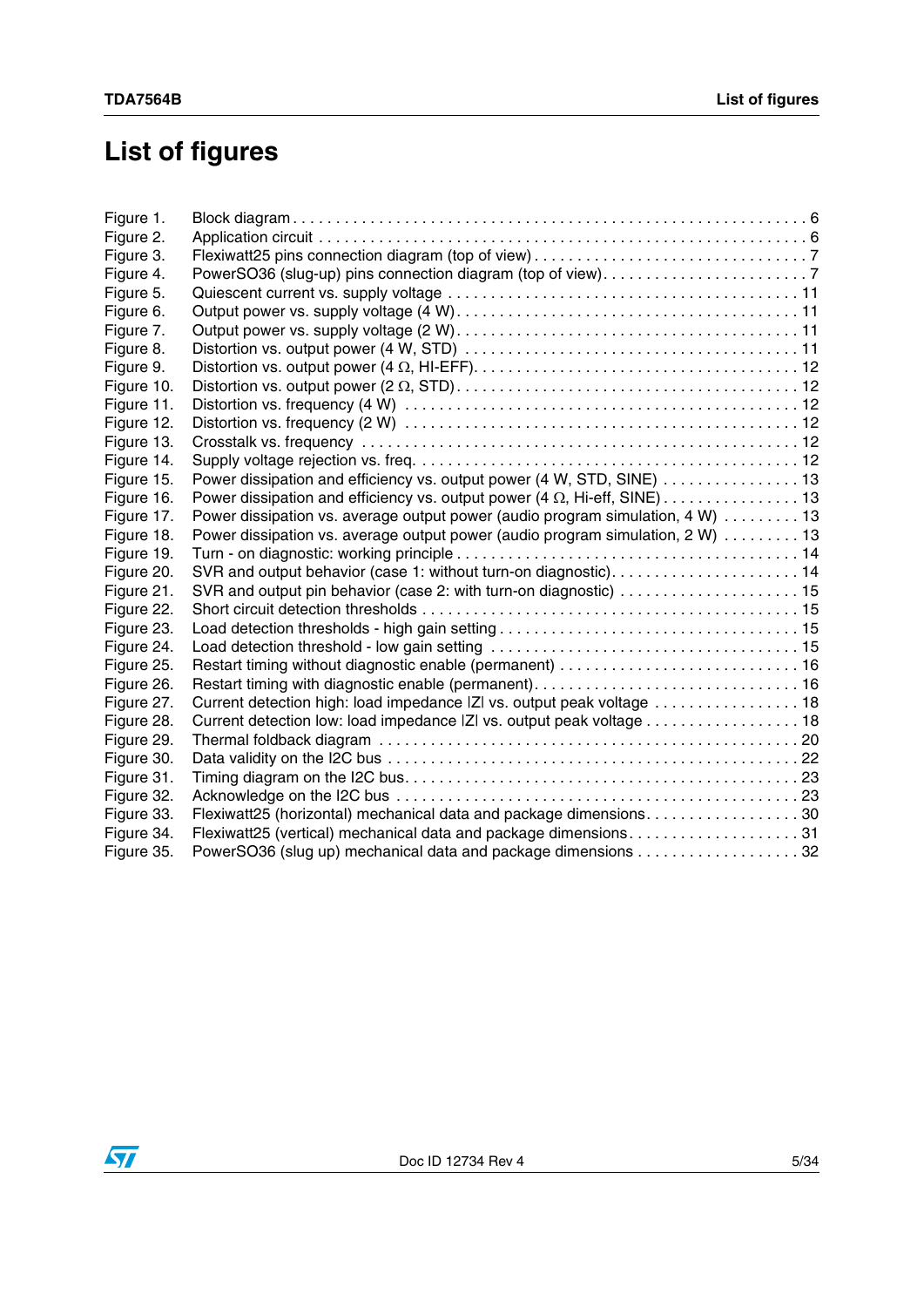# <span id="page-5-0"></span>**1 Block diagrams and application circuit**



<span id="page-5-1"></span>

<span id="page-5-2"></span>**Figure 2. Application circuit**



6/34 Doc ID 12734 Rev 4

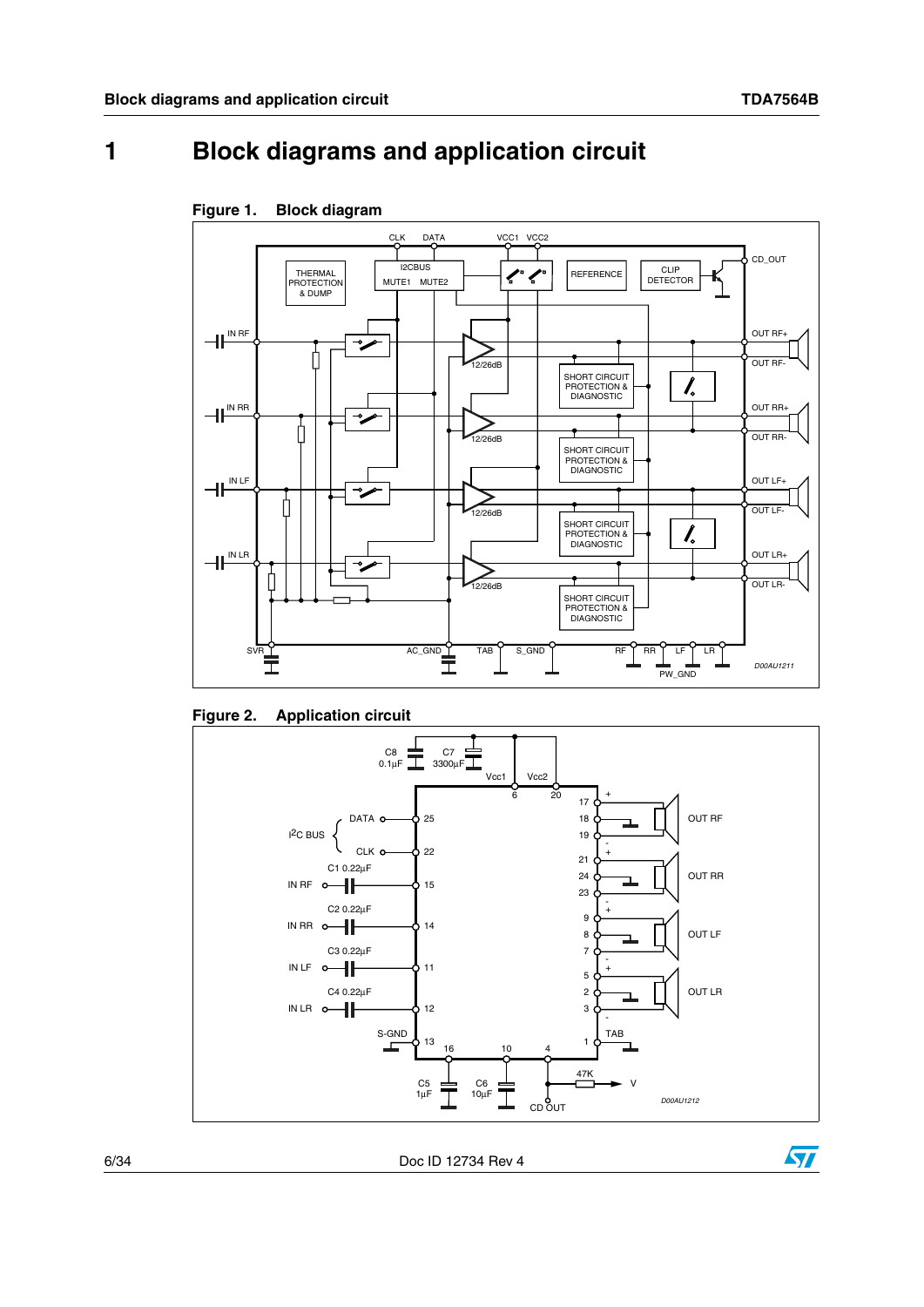# <span id="page-6-0"></span>**2 Pins description**



<span id="page-6-1"></span>**Figure 3. Flexiwatt25 pins connection diagram (top of view)**

<span id="page-6-2"></span>**Figure 4. PowerSO36 (slug-up) pins connection diagram (top of view)**



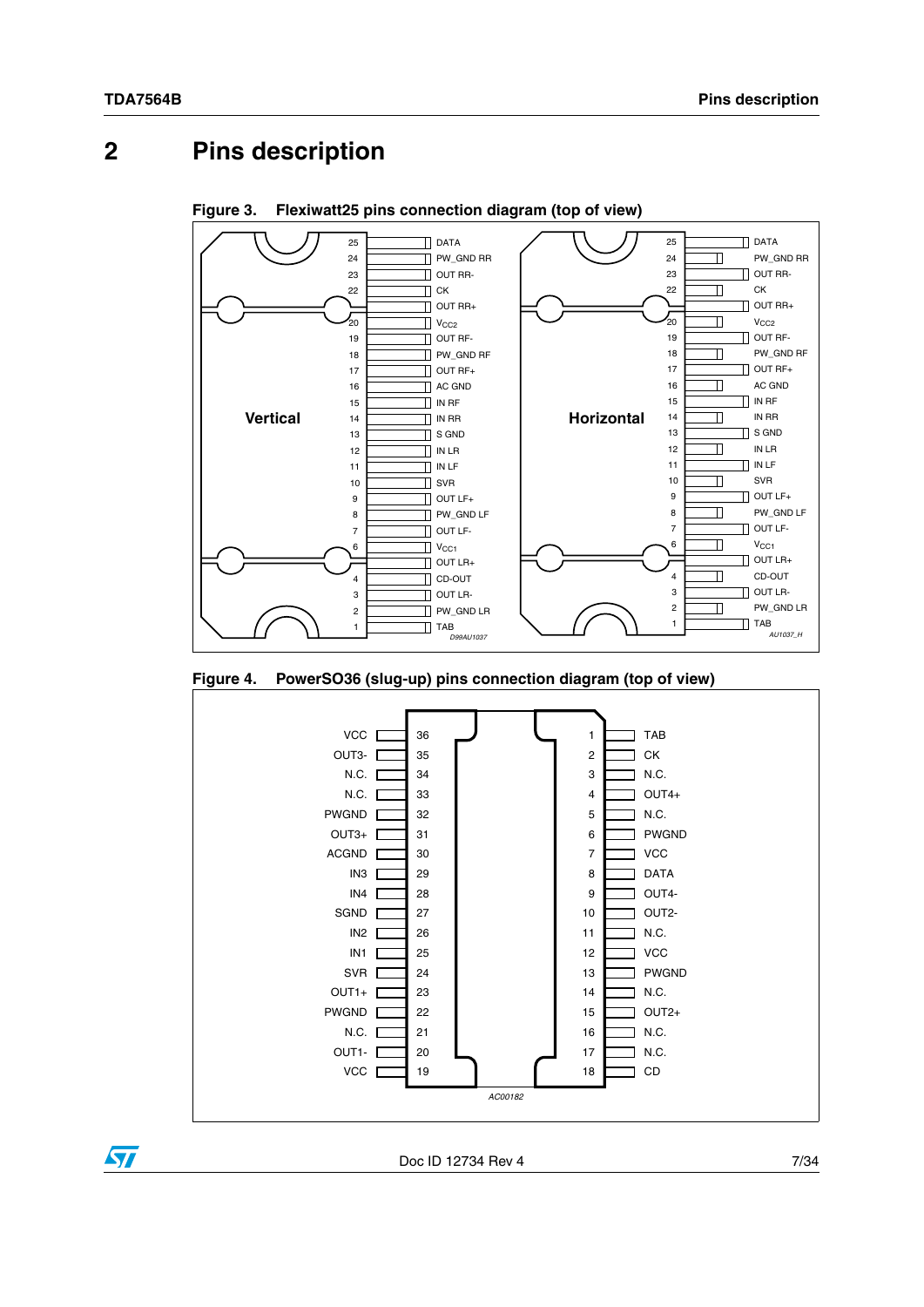# <span id="page-7-0"></span>**3 Electrical specifications**

## <span id="page-7-1"></span>**3.1 Absolute maximum ratings**

#### <span id="page-7-4"></span>Table 2. **Absolute maximum ratings**

| Symbol                                | <b>Parameter</b>                                    | Value        | Unit |
|---------------------------------------|-----------------------------------------------------|--------------|------|
| $V_{op}$                              | Operating supply voltage                            | 18           | v    |
| $V_{\rm S}$                           | DC supply voltage                                   | 28           | v    |
| $V_{\rm peak}$                        | Peak supply voltage (for $t = 50$ ms)               | 50           | v    |
| $V_{CK}$                              | CK pin voltage                                      | 6            | v    |
| $V_{\text{DATA}}$                     | Data pin voltage                                    | 6            | v    |
| $I_{\rm O}$                           | Output peak current (not repetitive $t = 100$ ms)   | 8            | A    |
| $I_{\rm O}$                           | Output peak current (repetitive f > 10 Hz)          | 6            | A    |
| $P_{\text{tot}}$                      | Power dissipation $T_{\text{case}} = 70 \text{ °C}$ | 85           | w    |
| ${\sf T}_{\sf stg},\,{\sf T}_{\sf j}$ | Storage and junction temperature                    | $-55$ to 150 | °C   |

## <span id="page-7-2"></span>**3.2 Thermal data**

#### <span id="page-7-5"></span>Table 3. **Thermal data**

| <b>Symbol</b>         | <b>Parameter</b>                            | PowerSO   Flexiwatt | Unit          |
|-----------------------|---------------------------------------------|---------------------|---------------|
| h i-case <sup>-</sup> | Thermal resistance junction-to-case<br>Max. |                     | $\degree$ C/W |

## <span id="page-7-3"></span>**3.3 Electrical characteristics**

Refer to the test circuit,  $V_S = 14.4$  V; R<sub>L</sub> = 4  $\Omega$ ; f = 1 kHz; G<sub>V</sub> = 30 dB; T<sub>amb</sub> = 25 °C; unless otherwise specified.

### <span id="page-7-6"></span>**Table 4. Electrical characteristics**

| Symbol                 | <b>Parameter</b>              | <b>Test condition</b>                                       | Min.     | Typ.     | Max. | <b>Unit</b> |
|------------------------|-------------------------------|-------------------------------------------------------------|----------|----------|------|-------------|
| <b>Power amplifier</b> |                               |                                                             |          |          |      |             |
| $V_S$                  | Supply voltage range          |                                                             | 8        |          | 18   | v           |
| ıq.                    | Total quiescent drain current |                                                             | ٠        | 170      | 300  | mA          |
| $P_{O}$                |                               | Max. power ( $V_S$ = 15.2 V, square<br>wave input (2 Vrms)) | -        | 50       |      | w           |
|                        | Output power                  | THD = $10\%$<br>$THD = 1%$                                  | 25<br>20 | 28<br>22 |      | W           |

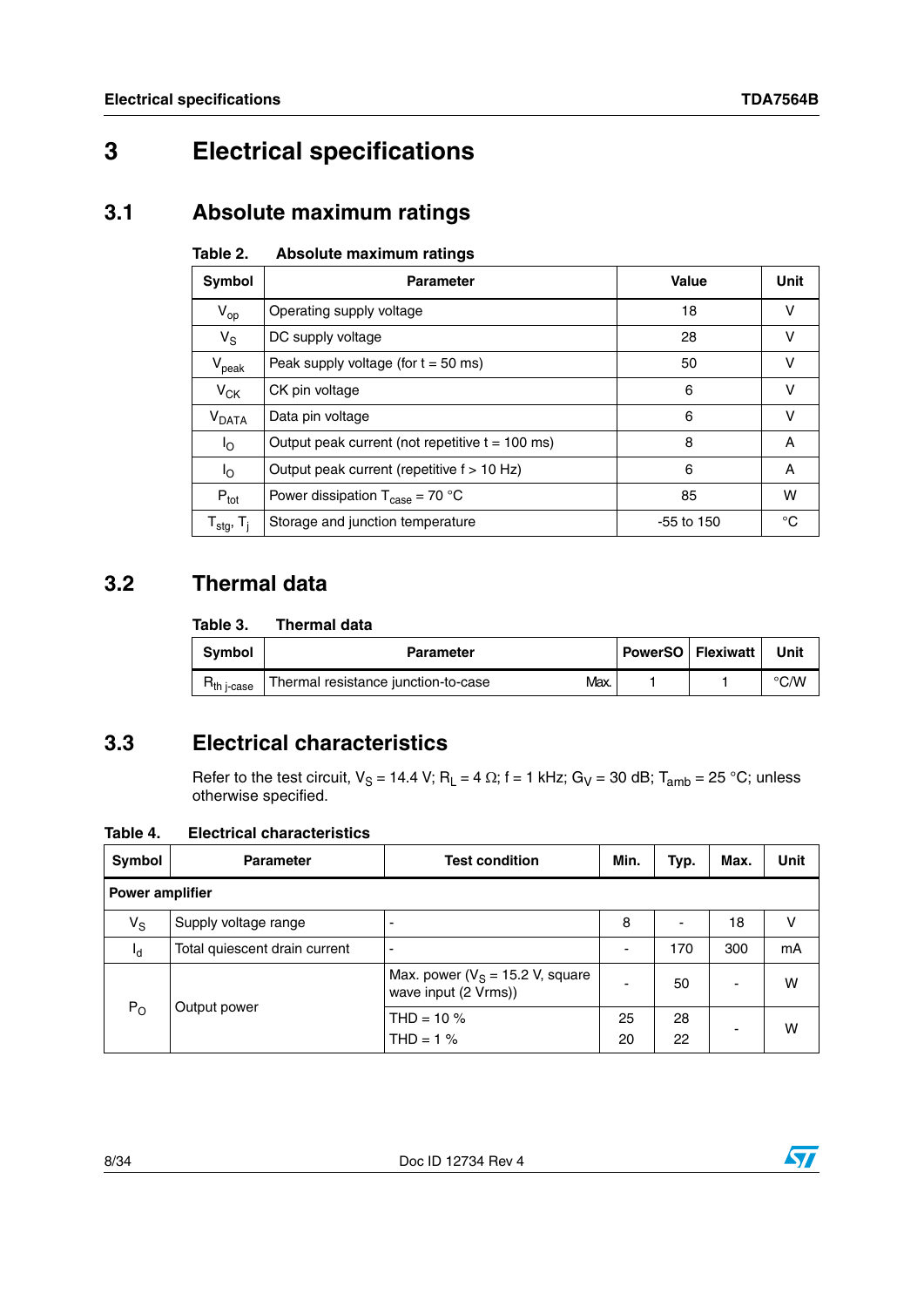| <b>Symbol</b>              | <b>Parameter</b>              | <b>Test condition</b>                                                                                                                          | Min.                         | Typ.                     | Max.                     | Unit      |
|----------------------------|-------------------------------|------------------------------------------------------------------------------------------------------------------------------------------------|------------------------------|--------------------------|--------------------------|-----------|
| $P_{O}$                    | Output power                  | $R_L = 2 \Omega$ ; EIAJ (V <sub>S</sub> = 13.7V)<br>$R_L$ = 2 $\Omega$ ; THD 10%<br>$R_L = 2 \Omega$ ; THD 1%<br>$R_L = 2 \Omega$ ; max. power | 55<br>40<br>32<br>60         | 68<br>50<br>40<br>75     |                          | W         |
| <b>THD</b>                 | Total harmonic distortion     | $P_O = 1$ W to 10 W; STD mode<br>HE MODE; $PO = 1.5 W$<br>HE MODE; $PO = 8 W$                                                                  |                              | 0.02<br>0.015<br>0.15    | 0.1<br>0.1<br>0.5        | $\%$      |
|                            |                               | $G_V = 12$ dB; STD mode<br>$V_{\rm O}$ = 0.1 to 5 $V_{\rm RMS}$                                                                                | ٠                            | 0.02                     | 0.05                     | $\%$      |
| $C_T$                      | Cross talk                    | f = 1 kHz to 10 kHz, $R_q$ = 600 $\Omega$                                                                                                      | 50                           | 60                       | $\overline{\phantom{a}}$ | dB        |
| $R_{IN}$                   | Input impedance               |                                                                                                                                                | 60                           | 100                      | 130                      | $k\Omega$ |
| $G_{V1}$                   | Voltage gain 1                | $\overline{a}$                                                                                                                                 | 25                           | 26                       | 27                       | dB        |
| $\Delta G_{V1}$            | Voltage gain match 1          | ÷,                                                                                                                                             | $-1$                         | $\overline{\phantom{a}}$ | $\mathbf{1}$             | dB        |
| $G_{V2}$                   | Voltage gain 2                | ÷,                                                                                                                                             | 11                           | 12                       | 13                       | dB        |
| $\Delta G_{V2}$            | Voltage gain match 2          | $\overline{a}$                                                                                                                                 | -1                           | $\overline{\phantom{a}}$ | 1.                       | dB        |
| E <sub>IN1</sub>           | Output noise voltage 1        | $R_q$ = 600 $\Omega$ 20 Hz to 22 kHz                                                                                                           | ÷,                           | 35                       | 100                      | μV        |
| E <sub>IN2</sub>           | Output noise voltage 2        | $R_0 = 600 \Omega$ ; G <sub>V</sub> = 12 dB<br>20 Hz to 22 kHz                                                                                 |                              | 12                       | 30                       | μV        |
| <b>SVR</b>                 | Supply Voltage Rejection      | f = 100 Hz to 10 kHz; $V_r$ = 1 Vpk;<br>$R_q = 600 \Omega$                                                                                     | 50                           | 60                       |                          | dB        |
| BW                         | Power bandwidth               | ÷,                                                                                                                                             | 100                          |                          |                          | kHz       |
| $A_{SB}$                   | Standby attenuation           |                                                                                                                                                | 90                           | 110                      | ÷,                       | dB        |
| $I_{SB}$                   | Standby current               | $V_{\text{st-by}} = 0$                                                                                                                         | ÷,                           | 25                       | 50                       | μA        |
| $A_{M}$                    | Mute attenuation              |                                                                                                                                                | 80                           | 100                      | $\blacksquare$           | dB        |
| $V_{OS}$                   | Offset voltage                | Mute and play                                                                                                                                  | $-100$                       | 0                        | 100                      | mV        |
| $V_{AM}$                   | Min. supply mute threshold    | ÷,                                                                                                                                             | 6.5                          | $\overline{7}$           | 8                        | V         |
| <b>CMRR</b>                | Input CMRR                    | $V_{CM}$ = 1 Vpk-pk; Rg = 0 $\Omega$                                                                                                           |                              | 55                       |                          | dB        |
| $\mathsf{T}_{\mathsf{ON}}$ | Turn ON Delay                 | D2/D1 (IB1) 0 to 1                                                                                                                             | ÷                            | 20                       | 40                       | ms        |
| $T_{OFF}$                  | Turn OFF Delay                | D2/D1 (IB1) 1 to 0                                                                                                                             | $\overline{a}$               | 20                       | 40                       | ms        |
| $CD_{LK}$                  | Clip det high leakage current | CD off                                                                                                                                         | $\qquad \qquad \blacksquare$ | 0                        | 5                        | μA        |
| CD <sub>SAT</sub>          | Clip det sat. voltage         | CD on; $I_{CD} = 1$ mA                                                                                                                         | Ĭ,                           | 150                      | 300                      | mV        |
|                            | Clip det THD level            | $D0 (IB1) = 1$                                                                                                                                 | 5                            | 10                       | 15                       | $\%$      |
| CD <sub>THD</sub>          |                               | $D0 (IB1) = 0$                                                                                                                                 | $\mathbf{1}$                 | $\overline{c}$           | 3                        | $\%$      |

**Table 4. Electrical characteristics (continued)**

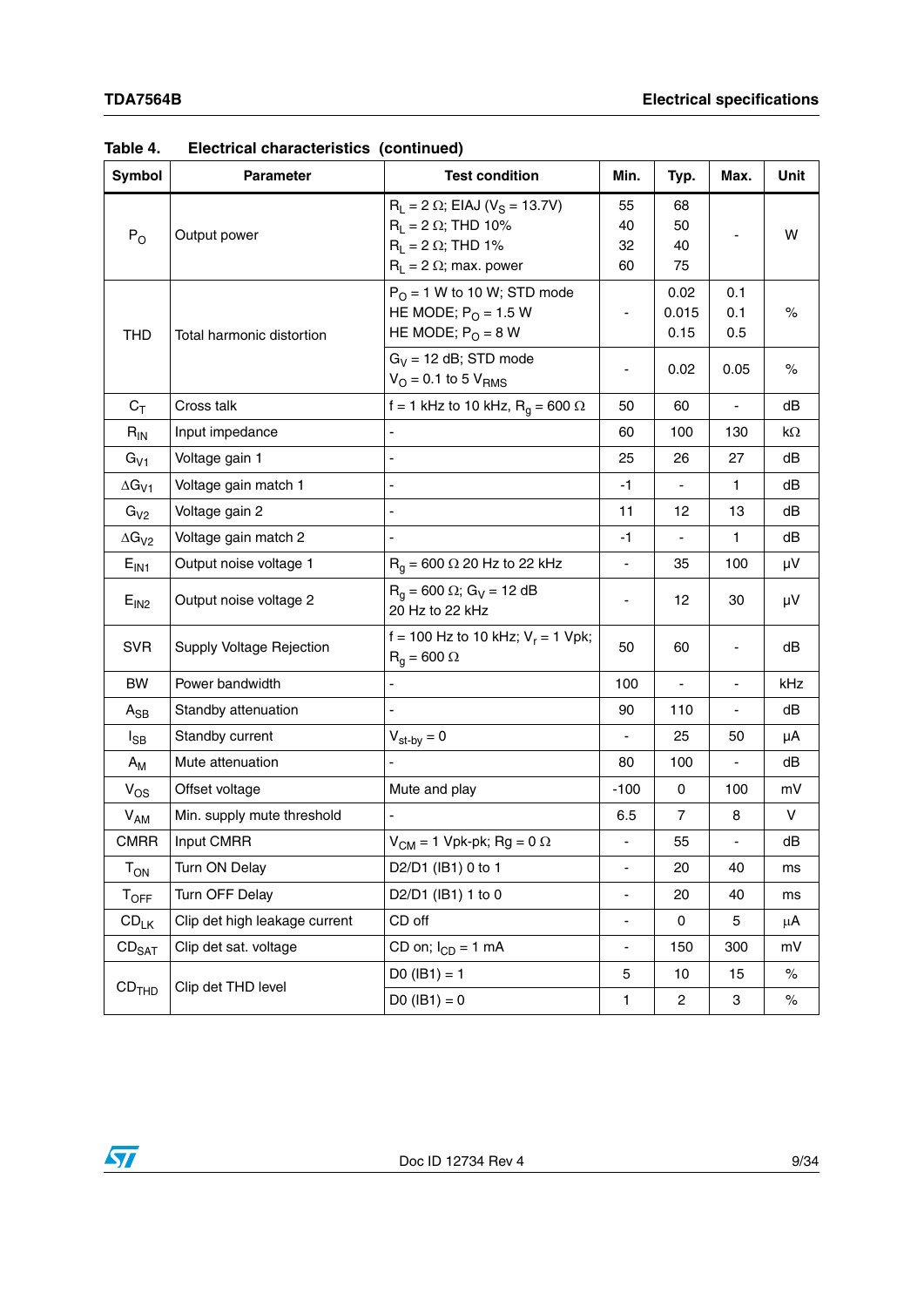| Table 4. | Electrical characteristics (continued) |  |
|----------|----------------------------------------|--|
|----------|----------------------------------------|--|

| Symbol      | <b>Parameter</b>                                                                                   | <b>Test condition</b>                                                                  | Min.           | Typ.                         | Max.           | <b>Unit</b> |  |
|-------------|----------------------------------------------------------------------------------------------------|----------------------------------------------------------------------------------------|----------------|------------------------------|----------------|-------------|--|
|             | Turn on diagnostics 1 (Power amplifier mode)                                                       |                                                                                        |                |                              |                |             |  |
| Pgnd        | Short to GND det. (below this<br>limit, the output is considered in<br>short circuit to GND)       |                                                                                        |                |                              | 1.2            | v           |  |
| Pvs         | Short to Vs det. (above this limit,<br>the output is considered in short<br>circuit to $V_S$ )     |                                                                                        | $Vs - 1.2$     |                              |                | v           |  |
| Pnop        | Normal operation thresholds.<br>(Within these limits, the output is<br>considered without faults). | Power amplifier in standby                                                             | 1.8            | ٠                            | $Vs - 1.8$     | v           |  |
| Lsc         | Shorted load det.                                                                                  |                                                                                        | ÷,             |                              | 0.5            | Ω           |  |
| Lop         | Open load det.                                                                                     |                                                                                        | 85             |                              |                | Ω           |  |
| Lnop        | Normal load det.                                                                                   |                                                                                        | 1.5            | $\overline{\phantom{0}}$     | 45             | Ω           |  |
|             | Turn on diagnostics 2 (Line driver mode)                                                           |                                                                                        |                |                              |                |             |  |
| Pgnd        | Short to GND det. (below this<br>limit, the output is considered in<br>short circuit to GND)       | Power amplifier in standby                                                             |                |                              | 1.2            | V           |  |
| Pvs         | Short to Vs det. (above this limit,<br>the output is considered in short<br>circuit to VS)         |                                                                                        | $Vs - 1.2$     |                              |                | v           |  |
| Pnop        | Normal operation thresholds.<br>(Within these limits, the output is<br>considered without faults). |                                                                                        | 1.8            |                              | $Vs - 1.8$     | $\vee$      |  |
| Lsc         | Shorted load det.                                                                                  | ÷,                                                                                     | L              | ä,                           | $\overline{c}$ | Ω           |  |
| Lop         | Open load det.                                                                                     | ÷,                                                                                     | 330            | $\qquad \qquad \blacksquare$ | ÷,             | Ω           |  |
| Lnop        | Normal load det.                                                                                   | L                                                                                      | $\overline{7}$ | $\frac{1}{2}$                | 180            | Ω           |  |
|             | Permanent diagnostics 2 (Power amplifier mode or line driver mode)                                 |                                                                                        |                |                              |                |             |  |
| Pgnd        | Short to GND det. (below this<br>limit, the output is considered in<br>short circuit to GND)       |                                                                                        |                |                              | 1.2            | V           |  |
| Pvs         | Short to Vs det. (above this limit,<br>the output is considered in short<br>circuit to VS)         | Power amplifier in mute or play,<br>one or more short circuits<br>protection activated | $Vs - 1.2$     |                              |                | V           |  |
| Pnop        | Normal operation thresholds.<br>(within these limits, the output is<br>considered without faults). |                                                                                        | 1.8            |                              | $Vs - 1.8$     | $\vee$      |  |
|             | Shorted load det.                                                                                  | Pow. amp. mode                                                                         | $\overline{a}$ | $\qquad \qquad \blacksquare$ | 0.5            | Ω           |  |
| $L_{SC}$    |                                                                                                    | Line driver mode                                                                       | ÷              | ä,                           | $\overline{c}$ | Ω           |  |
| $V_{\rm O}$ | Offset detection                                                                                   | Power amplifier in play,<br>AC Input signals $= 0$                                     | ±1.5           | ±2                           | ±2.5           | V           |  |
| <b>INLH</b> | Normal load current detection                                                                      | $V_O < (V_S - 5)$ pk IB2 (D7) = 0                                                      | 500            | $\frac{1}{2}$                | $\blacksquare$ | mA          |  |

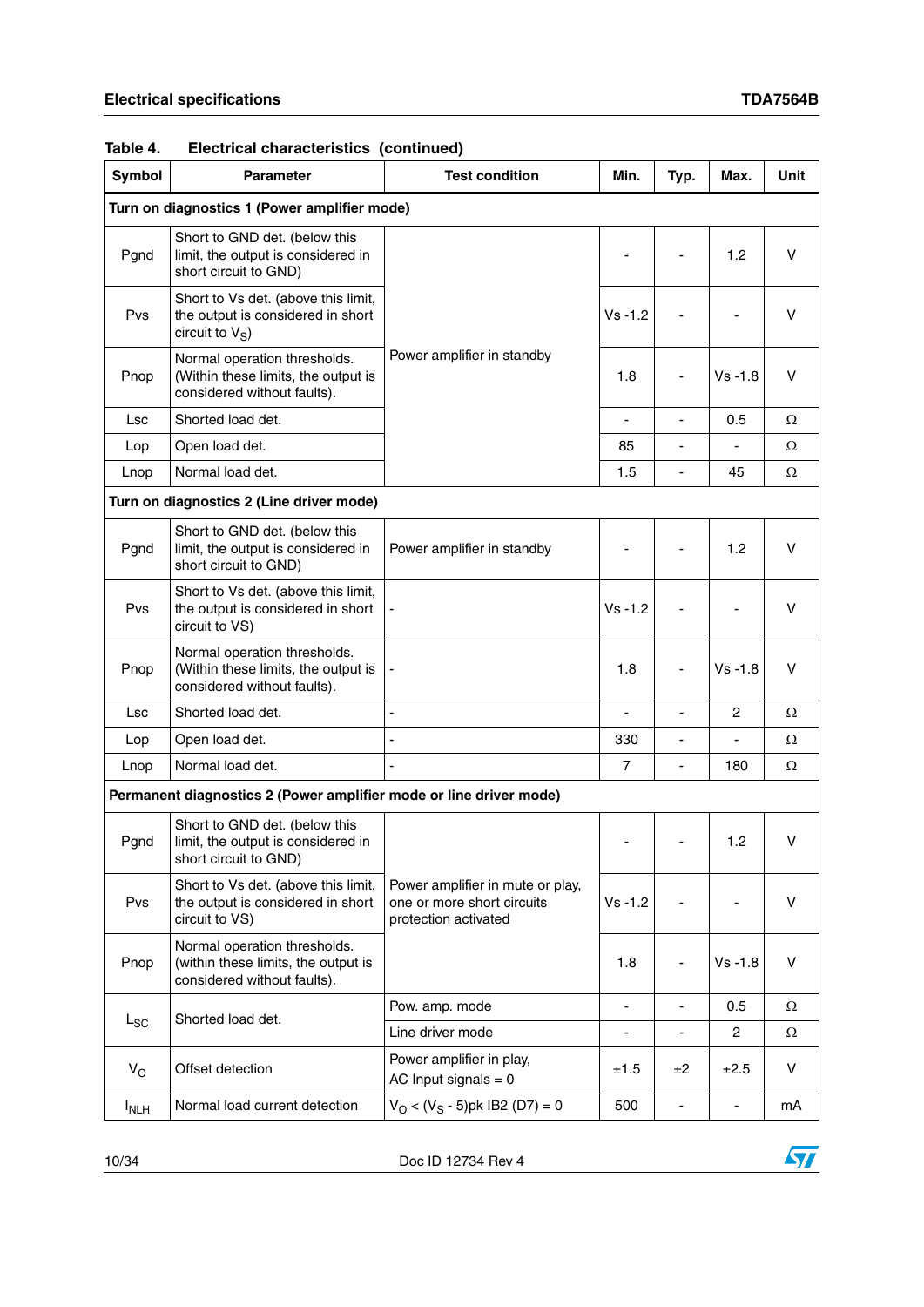| Symbol              | <b>Parameter</b>              | <b>Test condition</b>             | Min.                     | Typ.                     | Max.                     | Unit |
|---------------------|-------------------------------|-----------------------------------|--------------------------|--------------------------|--------------------------|------|
| <sup>I</sup> NLL    | Normal load current detection | $V_O < (V_S - 5)$ pk IB2 (D7) = 1 | 250                      | ٠                        |                          | mA   |
| <b>I</b> OLH        | Open load current detection   | $V_O < (V_S - 5)$ pk IB2 (D7) = 0 | ٠                        | ٠                        | 250                      | mA   |
| $I_{OLL}$           | Open load current detection   | $V_O < (V_S - 5)$ pk IB2 (D7) = 1 | ٠                        | $\overline{\phantom{0}}$ | 125                      | mA   |
| $I2C$ bus interface |                               |                                   |                          |                          |                          |      |
| $S_{CL}$            | Clock frequency               |                                   |                          |                          | 400                      | kHz  |
| $V_{IL}$            | Input low voltage             | -                                 | $\overline{\phantom{0}}$ | $\overline{\phantom{a}}$ | 1.5                      | v    |
| $V_{\text{IH}}$     | Input high voltage            |                                   | 2.3                      | $\overline{\phantom{a}}$ | $\overline{\phantom{0}}$ | v    |

**Table 4. Electrical characteristics (continued)**

## <span id="page-10-0"></span>**3.4 Electrical characteristics curves**

<span id="page-10-1"></span>

<span id="page-10-2"></span>



<span id="page-10-3"></span>**Figure 7. Output power vs. supply voltage (2 )**

<span id="page-10-4"></span>Figure 8. Distortion vs. output power (4  $\Omega$ , **STD)**



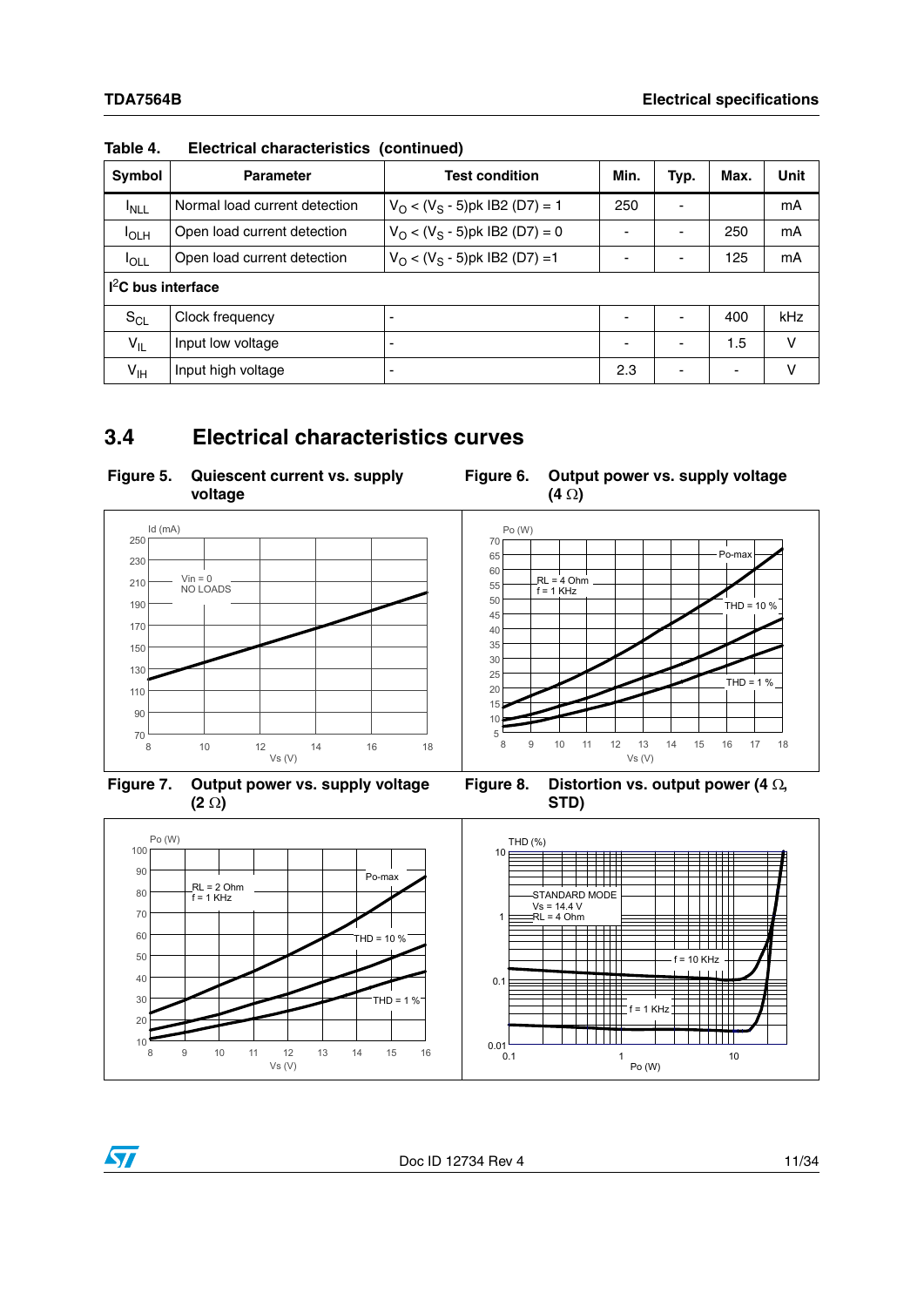<span id="page-11-0"></span>



<span id="page-11-2"></span>

<span id="page-11-3"></span><span id="page-11-1"></span>



<span id="page-11-4"></span>

<span id="page-11-5"></span>



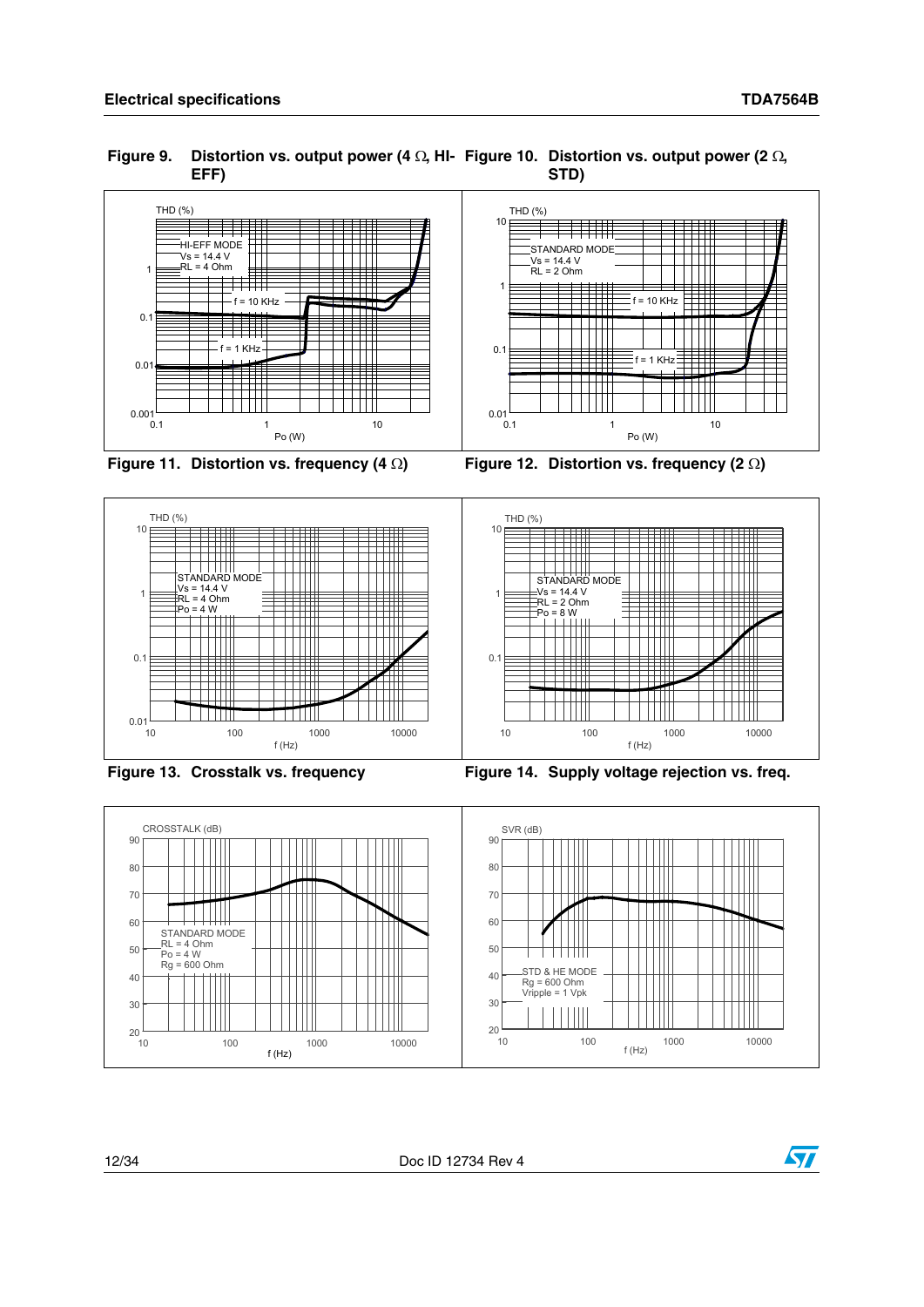#### <span id="page-12-0"></span>**Figure 15. Power dissipation and efficiency vs. Figure 16. Power dissipation and efficiency vs.**  output power  $(4 \Omega, STD, SINE)$ **output power (4**  $\Omega$ **, Hi-eff, SINE)**



<span id="page-12-2"></span>**Figure 17. Power dissipation vs. average output power (audio program**  simulation,  $4 \Omega$ )

<span id="page-12-3"></span><span id="page-12-1"></span>**Figure 18. Power dissipation vs. average output power (audio program**  simulation, 2  $\Omega$ )



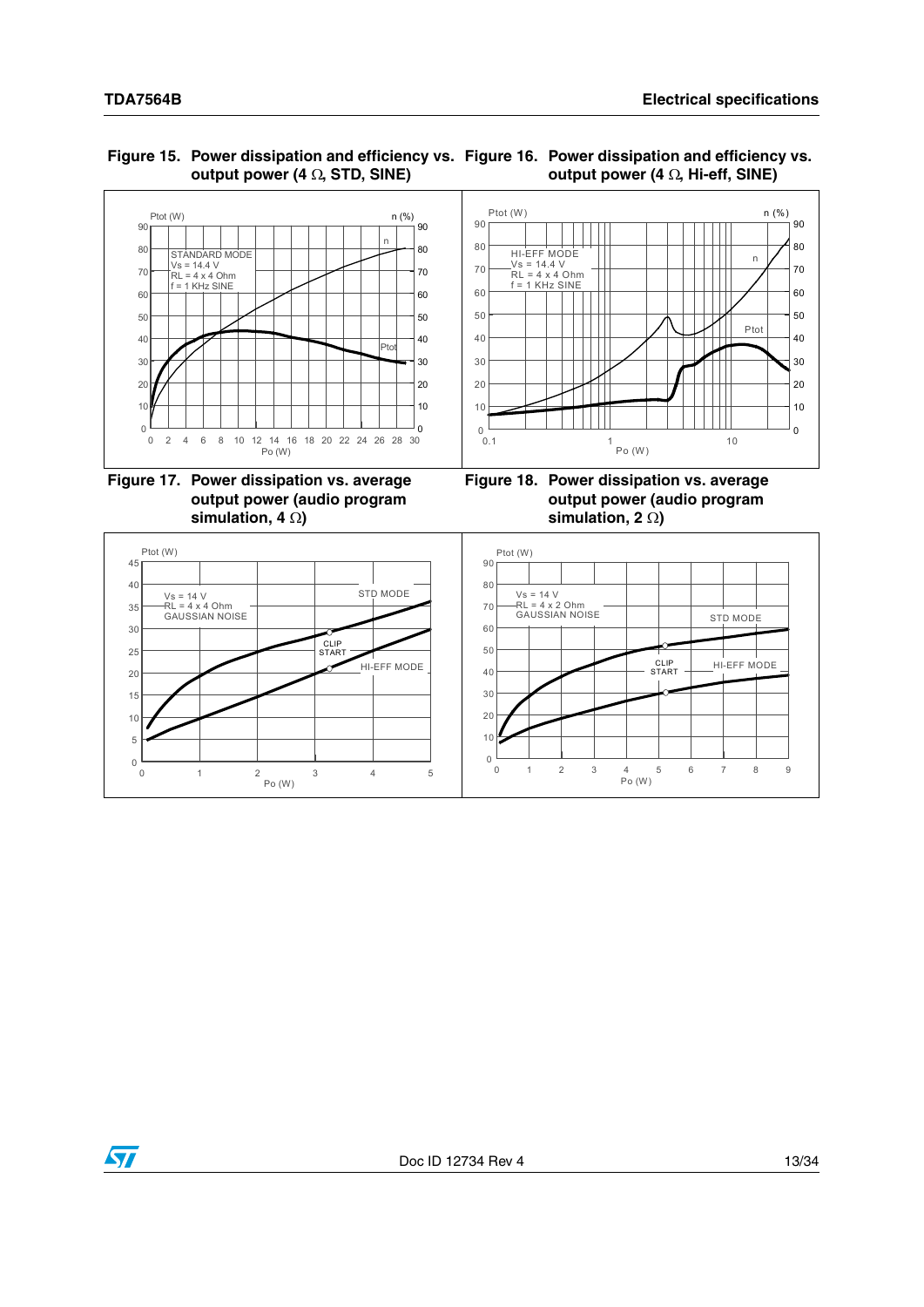# <span id="page-13-0"></span>**4 Diagnostics functional description**

### <span id="page-13-1"></span>**4.1 Turn-on diagnostic**

It is activated at the turn-on (standby out) under  $I<sup>2</sup>C$  bus request. Detectable output faults are:

- **Short to GND**
- Short to Vs
- Short across the speaker
- Open speaker

To verify if any of the above misconnections are in place, a subsonic (inaudible) current pulse (*[Figure 19](#page-13-2)*) is internally generated, sent through the speaker(s) and sunk back.The Turn-on diagnostic status is internally stored until a successive diagnostic pulse is requested (after a  $I^2C$  reading).

If the "standby out" and "diag. enable" commands are both given through a single programming step, the pulse takes place first (power stage still in standby mode, low, outputs = high impedance).

Afterwards, when the amplifier is biased, the permanent diagnostic takes place. The previous turn-on state is kept until a short appears at the outputs.

### <span id="page-13-2"></span>**Figure 19. Turn - on diagnostic: working principle**



*[Figure 20](#page-13-3)* and *[21](#page-14-0)* show SVR and output waveforms at the turn-on (standby out) with and without turn-on diagnostic.

### <span id="page-13-3"></span>**Figure 20. SVR and output behavior (case 1: without turn-on diagnostic)**



14/34 Doc ID 12734 Rev 4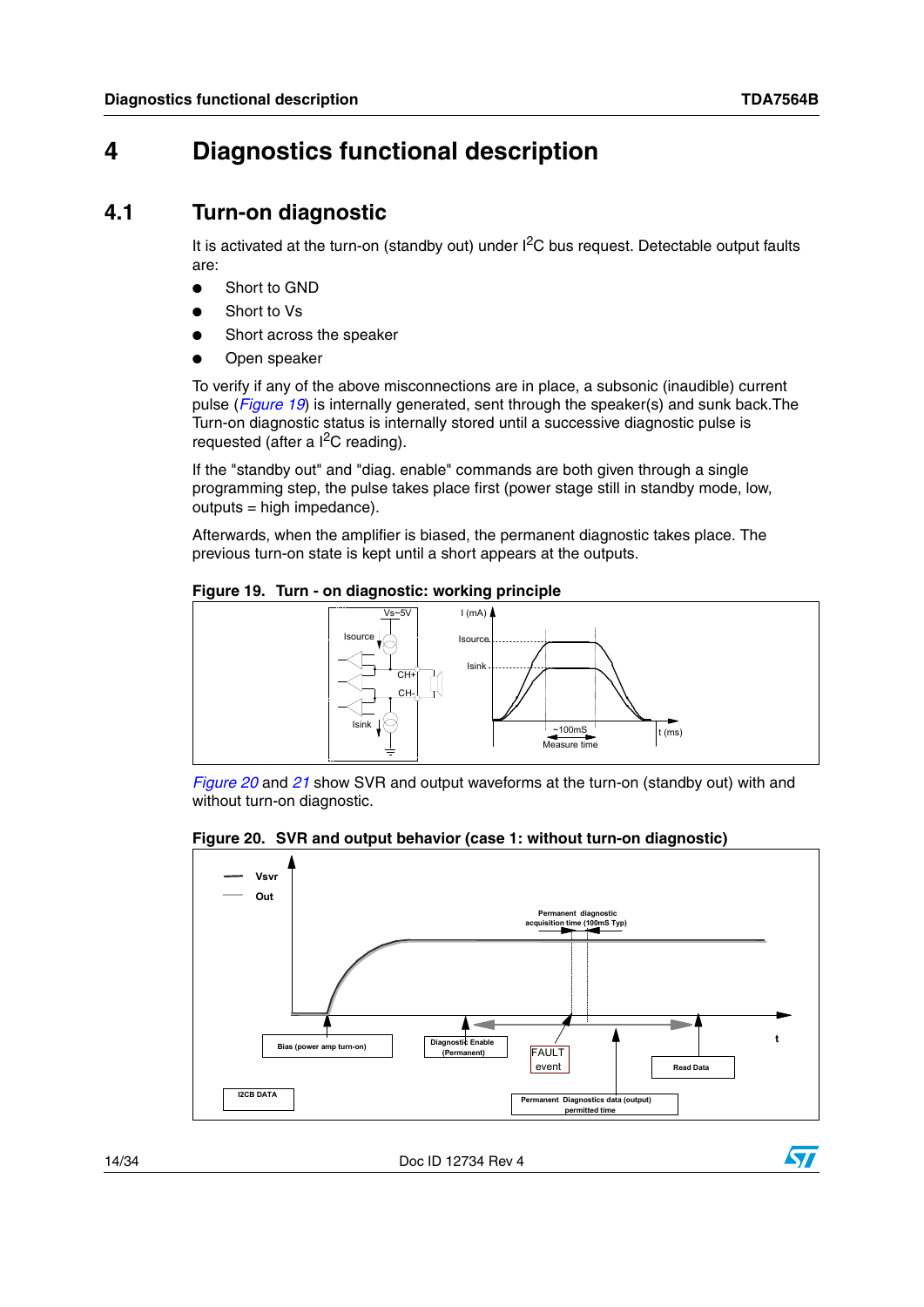

<span id="page-14-0"></span>**Figure 21. SVR and output pin behavior (case 2: with turn-on diagnostic)**

The information related to the outputs status is read and memorized at the end of the current pulse top. The acquisition time is 100 ms (typ.). No audible noise is generated in the process. As for short to GND / Vs the fault-detection thresholds remain unchanged from 26 dB to 12 dB gain setting. They are as follows:

#### <span id="page-14-1"></span>**Figure 22. Short circuit detection thresholds**



Concerning short across the speaker / open speaker, the threshold varies from 26 dB to 12 dB gain setting, since different loads are expected (either normal speaker's impedance or high impedance). The values in case of 26 dB gain are as follows:

<span id="page-14-2"></span>

| Figure 23. Load detection thresholds - high gain setting |  |  |
|----------------------------------------------------------|--|--|
|                                                          |  |  |



If the line-driver mode (Gv=  $12$  dB and Line Driver Mode diagnostic = 1) is selected, the same thresholds will change as follows:

#### <span id="page-14-3"></span>**Figure 24. Load detection threshold - low gain setting**



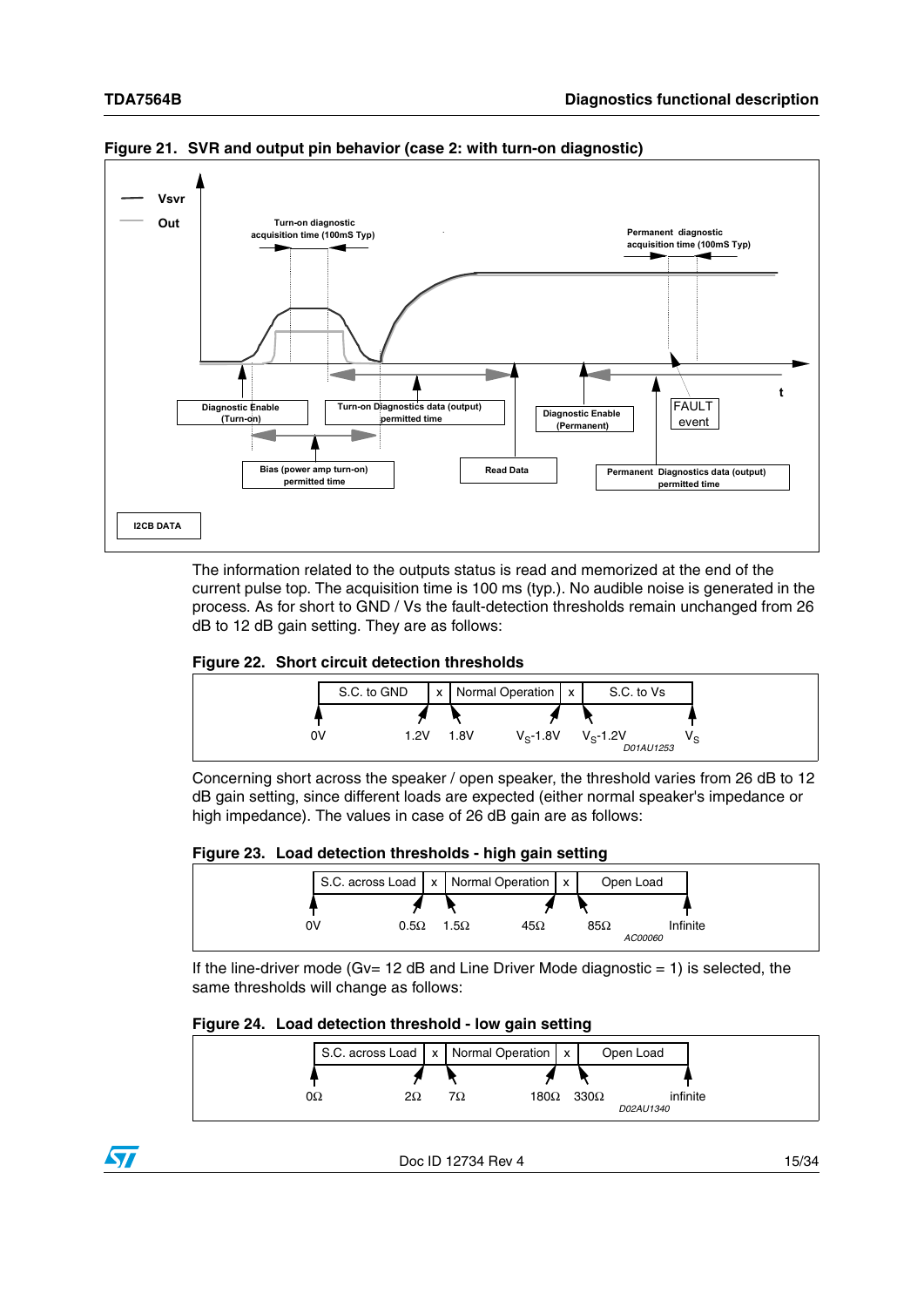### <span id="page-15-0"></span>**4.2 Permanent diagnostics**

Detectable conventional faults are:

- Short to GND
- $-$  Short to  $V_S$
- Short across the speaker

The following additional features are provided:

– Output offset detection

The TDA7564B has 2 operating statuses:

- 1. **Restart mode.** The diagnostic is not enabled. Each audio channel operates independently from each other. If any of the a.m. faults occurs, only the channel(s) interested is shut down. A check of the output status is made every 1 ms (*[Figure 25](#page-15-1)*). Restart takes place when the overload is removed.
- 2. **Diagnostic mode**. It is enabled via I2C bus and self activates if an output overload (such to cause the intervention of the short-circuit protection) occurs to the speakers outputs. Once activated, the diagnostics procedure develops as follows (*[Figure 26](#page-15-2)*):
	- To avoid momentary re-circulation spikes from giving erroneous diagnostics, a check of the output status is made after 1ms: if normal situation (no overloads) is detected, the diagnostic is not performed and the channel returns back active.
	- Instead, if an overload is detected during the check after 1 ms, then a diagnostic cycle having a duration of about 100 ms is started.
	- After a diagnostic cycle, the audio channel interested by the fault is switched to restart mode. The relevant data are stored inside the device and can be read by the microprocessor. When one cycle has terminated, the next one is activated by an  $I^2C$  reading. This is to ensure continuous diagnostics throughout the car-radio operating time.
	- To check the status of the device a sampling system is needed. The timing is chosen at microprocessor level (over half a second is recommended).

#### <span id="page-15-1"></span>**Figure 25. Restart timing without diagnostic enable (permanent) - Each 1mS time, a sampling of the fault is done**



#### <span id="page-15-2"></span>**Figure 26. Restart timing with diagnostic enable (permanent)**



16/34 Doc ID 12734 Rev 4

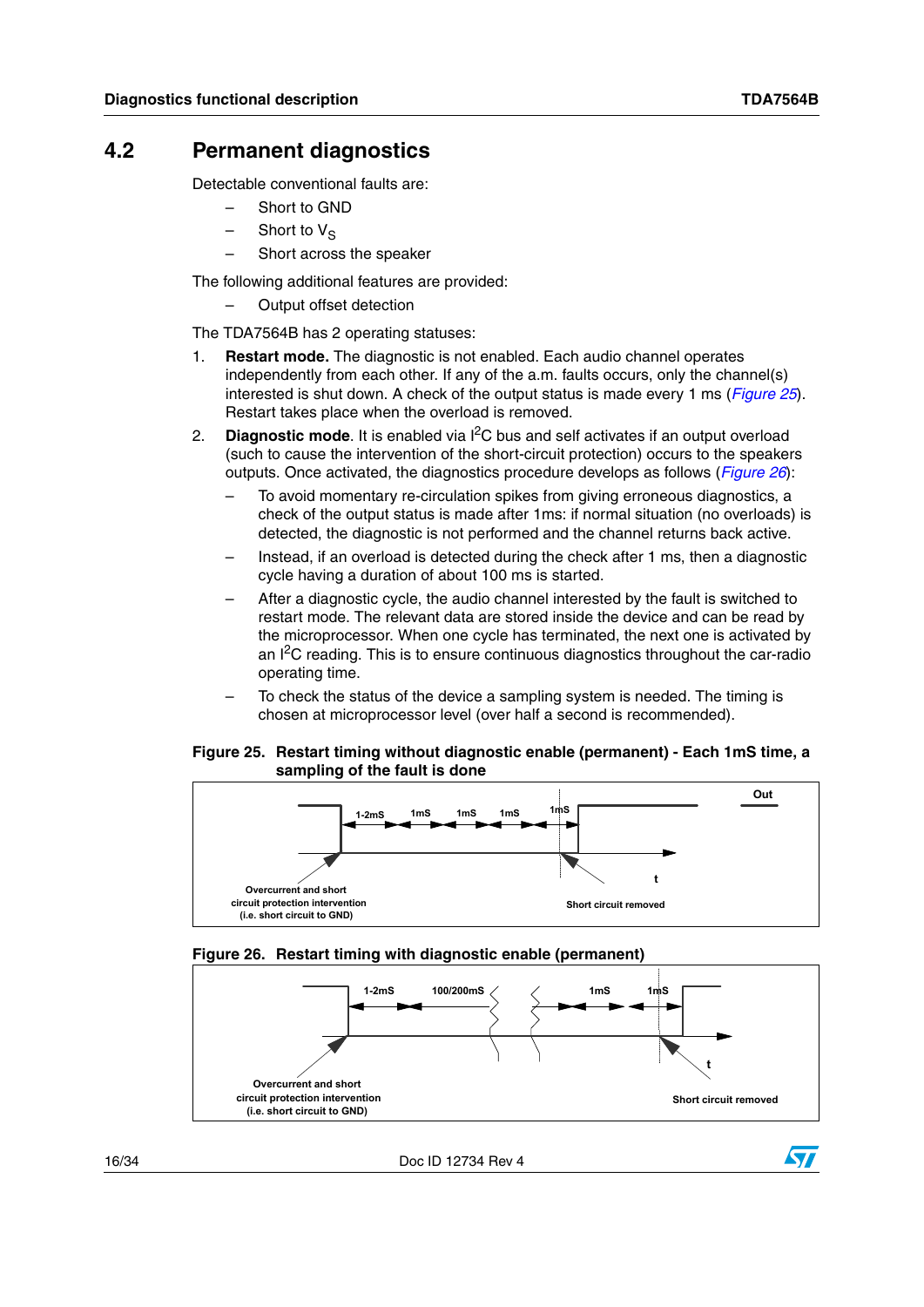### <span id="page-16-0"></span>**4.3 Output DC offset detection**

Any DC output offset exceeding  $\pm 2$  V are signalled out. This inconvenient might occur as a consequence of initially defective or aged and worn-out input capacitors feeding a DC component to the inputs, so putting the speakers at risk of overheating.

This diagnostic has to be performed with low-level output AC signal (or  $V$ in = 0).

The test is run with selectable time duration by microprocessor (from a "start" to a "stop" command):

- Start = Last reading operation or setting IB1 D5 (offset enable) to 1
- Stop = Actual reading operation

Excess offset is signalled out if persistent throughout the assigned testing time. This feature is disabled if any overloads leading to activation of the short-circuit protection occurs in the process.

## <span id="page-16-1"></span>**4.4 AC diagnostic**

It is targeted at detecting accidental disconnection of tweeters in 2-way speaker and, more in general, presence of capacitive (AC) coupled loads.

This diagnostic is based on the notion that the overall speaker's impedance (woofer + parallel tweeter) will tend to increase towards high frequencies if the tweeter gets disconnected, because the remaining speaker (woofer) would be out of its operating range (high impedance). The diagnostic decision is made according to peak output current thresholds, and it is enabled by setting  $(IB2-D2) = 1$ . Two different detection levels are available:

- High current threshold IB2  $(D7) = 0$  $I$ out > 500 mAp $k$  = normal status  $lout < 250$  mApk = open tweeter
- Low current threshold IB2 ( $D7$ ) = 1 Iout > 250 mApk = normal status  $lout < 125$  mApk = open tweeter

To correctly implement this feature, it is necessary to briefly provide a signal tone (with the amplifier in "play") whose frequency and magnitude are such to determine an output current higher than 500 mApk with IB2(D7)=0 (higher than 250mApk with IB2(D7)=1) in normal conditions and lower than 250 mApk with IB2(D7)=0 (lower than 125 mApk with IB2(D7)=1) should the parallel tweeter be missing.

The test has to last for a minimum number of 3 sine cycles starting from the activation of the AC diagnostic function IB2<D2>) up to the  $I^2C$  reading of the results (measuring period). To confirm presence of tweeter, it is necessary to find at least 3 current pulses over the above threadless over all the measuring period, else an "open tweeter" message will be issued.

The frequency / magnitude setting of the test tone depends on the impedance characteristics of each specific speaker being used, with or without the tweeter connected (to be calculated case by case). High-frequency tones (> 10 kHz) or even ultrasonic signals are recommended for their negligible acoustic impact and also to maximize the impedance module's ratio between with tweeter-on and tweeter-off.

*[Figure 27](#page-17-0)* shows the load impedance as a function of the peak output voltage and the relevant diagnostic fields.

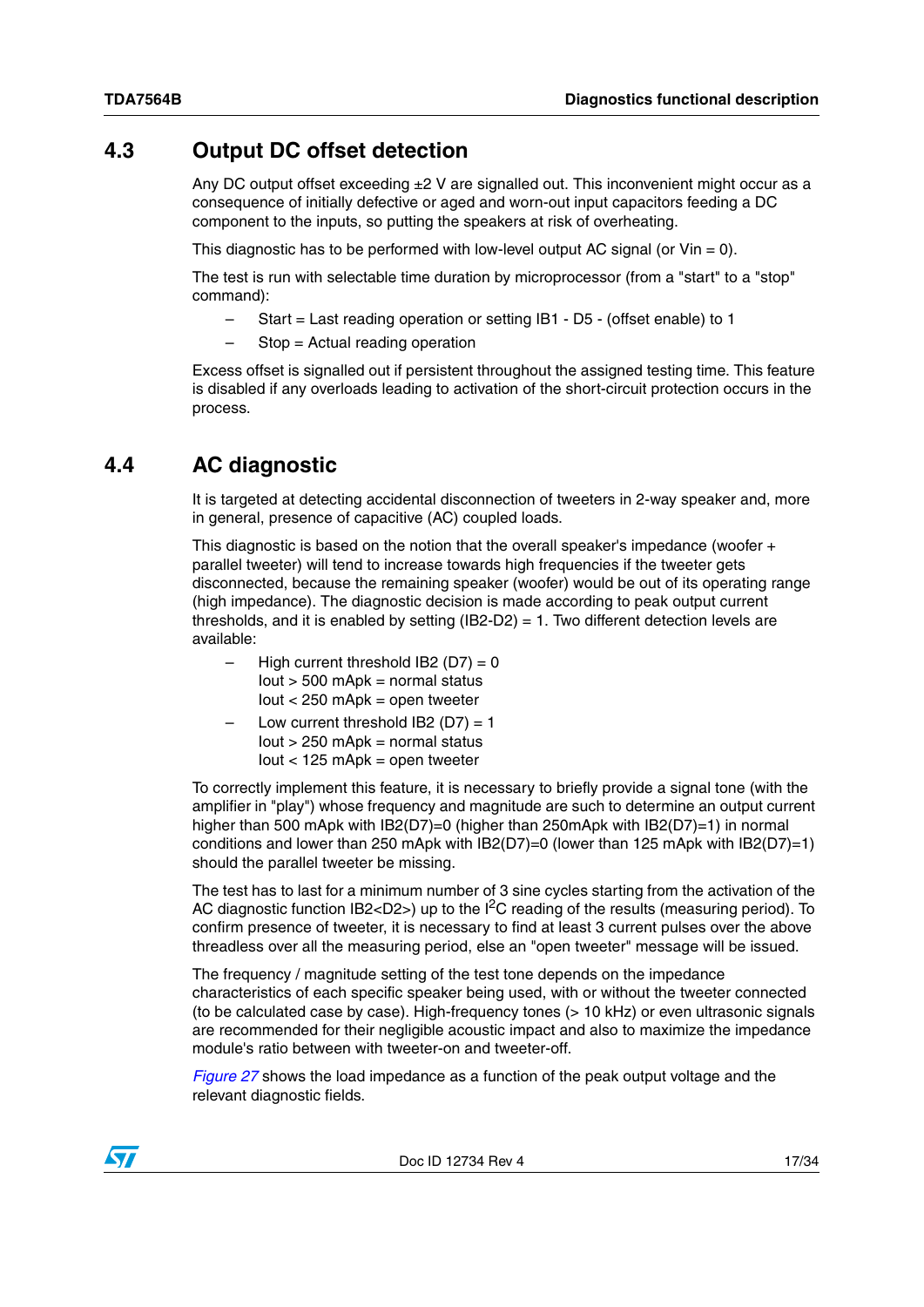This feature is disabled if any overloads leading to activation of the short-circuit protection occurs in the process.



<span id="page-17-0"></span>

<span id="page-17-1"></span>

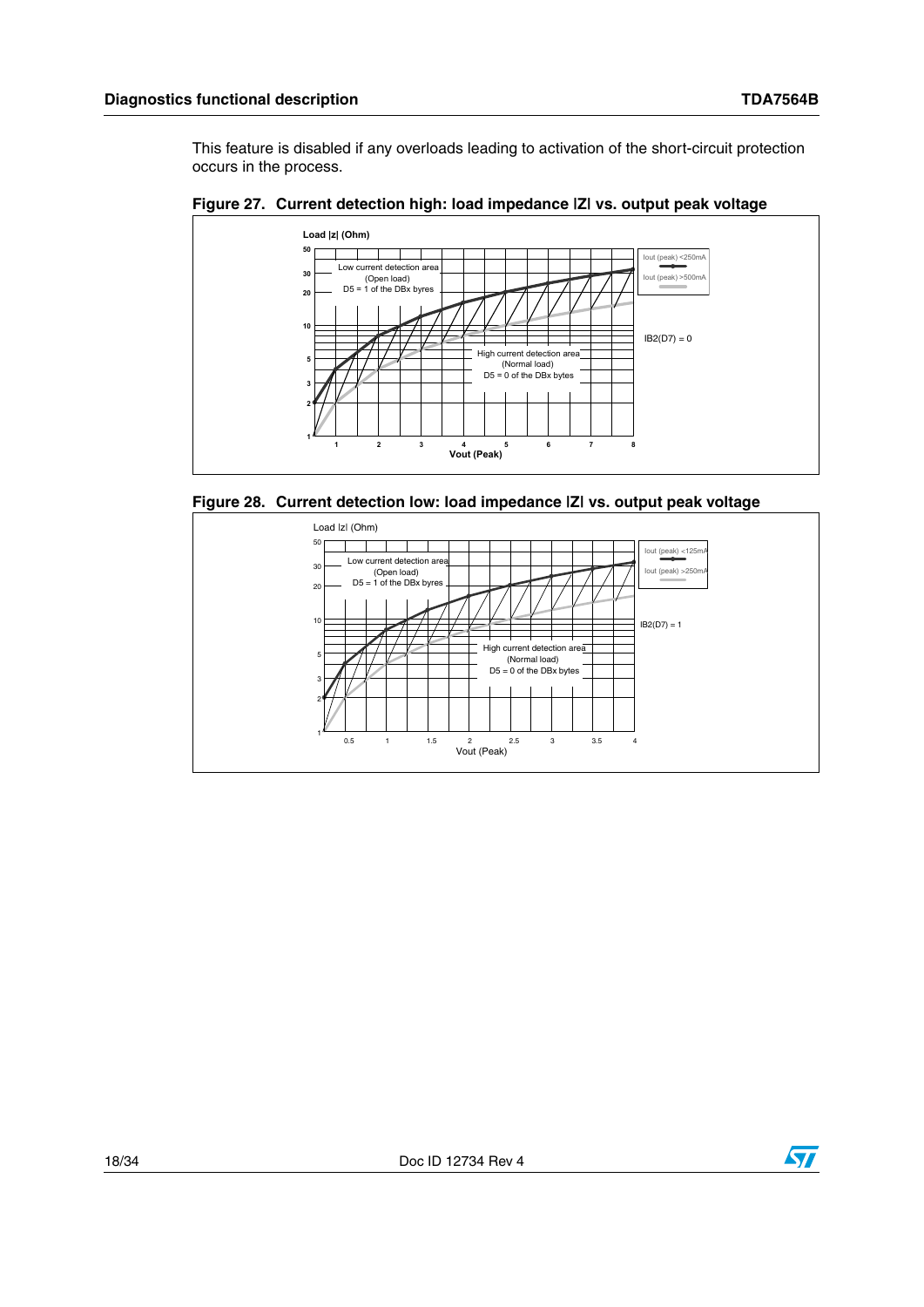## <span id="page-18-0"></span>**5 Multiple faults**

When more misconnections are simultaneously in place at the audio outputs, it is guaranteed that at least one of them is initially read out. The others are notified after successive cycles of  $I^2C$  reading and faults removal, provided that the diagnostic is enabled. This is true for both kinds of diagnostic (turn-on and permanent).

The table below shows all the couples of double-fault possible. It should be taken into account that a short circuit with the 4 ohm speaker unconnected is considered as double fault.

|              | S. GND (so) | S. GND (sk) | S. Vs                      | S. Across L. | Open L.       |  |  |
|--------------|-------------|-------------|----------------------------|--------------|---------------|--|--|
| S. GND (so)  | S. GND      | S. GND      | $S. Vs + S.$<br><b>GND</b> | S. GND       | S. GND        |  |  |
| S. GND (sk)  |             | S. GND      | S. Vs                      | S. GND       | Open L. $(*)$ |  |  |
| S. Vs        |             |             | S. Vs                      | S. Vs        | S. Vs         |  |  |
| S. Across L. |             |             |                            | S. Across L. | N.A.          |  |  |
| Open L.      |             |             |                            |              | Open L. $(*)$ |  |  |

<span id="page-18-2"></span>Table 5. **Table 5. Double fault table for turn-on diagnostic**

S. GND (so) / S. GND (sk) in the above table make a distinction according to which of the 2 outputs is shorted to ground (test-current source side= so, test-current sink side = sk). More precisely, in Channels LF and RR, so =  $CH+$ , sk =  $CH-$ ; in Channels LR and RF, so =  $CH-$ , sk  $=$  CH $+$ .

In permanent diagnostic the table is the same, with only a difference concerning open load (\*), which is not among the recognizable faults. Should an Open Load be present during the device's normal working, it would be detected at a subsequent Turn on Diagnostic cycle (i.e. at the successive car radio turn-on).

## <span id="page-18-1"></span>**5.1 Faults availability**

All the results coming from  $I^2C$  bus, by read operations, are the consequence of measurements inside a defined period of time. If the fault is stable throughout the whole period, it will be sent out.

To guarantee always resident functions, every kind of diagnostic cycles (turn-on, permanent, offset) will be reactivate after any  $1^2C$  reading operation. So, when the micro reads the  $1^2C$ , a new cycle will be able to start, but the read data will come from the previous diag. cycle (i.e. The device is in turn-on state, with a short to GND, then the short is removed and micro reads  $1<sup>2</sup>C$ . The short to GND is still present in bytes, because it is the result of the previous cycle. If another  $I<sup>2</sup>C$  reading operation occurs, the bytes do not show the short). In general to observe a change in diagnostic bytes, two I2C reading operations are necessary.

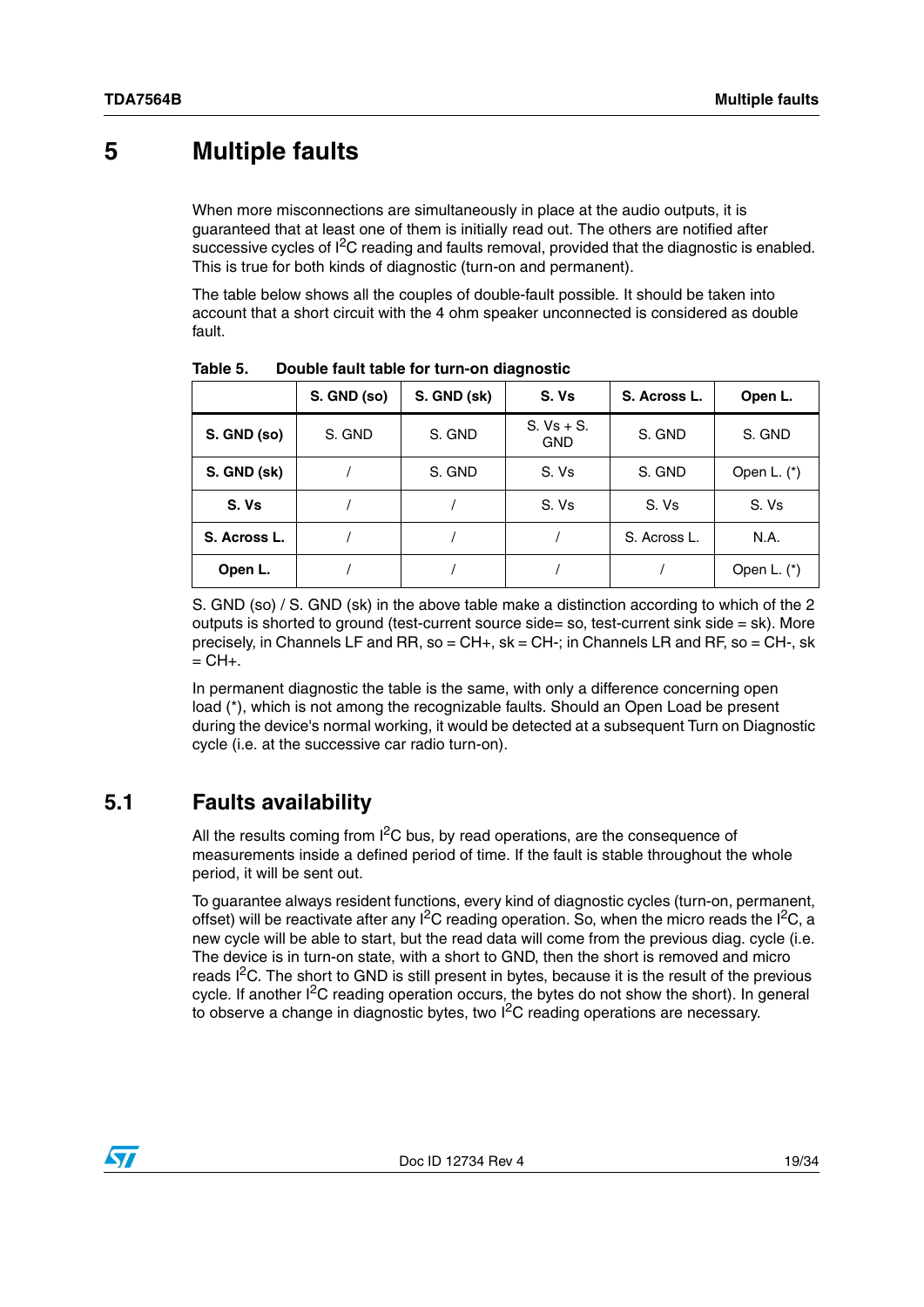## <span id="page-19-0"></span>**6 Thermal protection**

Thermal protection is implemented through thermal foldback (*[Figure 29](#page-19-2)*).

Thermal foldback begins limiting the audio input to the amplifier stage as the junction temperatures rise above the normal operating range. This effectively limits the output power capability of the device thus reducing the temperature to acceptable levels without totally interrupting the operation of the device.

The output power will decrease to the point at which thermal equilibrium is reached. Thermal equilibrium will be reached when the reduction in output power reduces the dissipated power such that the die temperature falls below the thermal foldback threshold. Should the device cool, the audio level will increase until a new thermal equilibrium is reached or the amplifier reaches full power. Thermal foldback will reduce the audio output level in a linear manner.

Three thermal warning are available through the  $I<sup>2</sup>C$  bus data.

#### <span id="page-19-2"></span>**Figure 29. Thermal foldback diagram**



## <span id="page-19-1"></span>**6.1 I**2**C programming/reading sequences**

A correct turn on/off sequence respectful of the diagnostic timings and producing no audible noises could be as follows (after battery connection):

Turn-on: (standby out + diag enable) --- 500 ms (min.) --- muting out

Turn-off: muting in --- 20 ms --- (diag disable + standby in) Car radio Installation: diag enable (write)  $-$ -- 200 ms  $-$ -  $1<sup>2</sup>C$  read (repeat until all faults disappear).

AC test: feed h.f. tone -- AC diag enable (write) --- wait > 3 cycles --- I<sup>2</sup>C read (repeat  $1^2C$  reading until tweeter-off message disappears).

Offset test: device in play (no signal) -- offset enable -  $30 \text{ms}$  -  $1^2$ C reading (repeat I2C reading until high-offset message disappears).

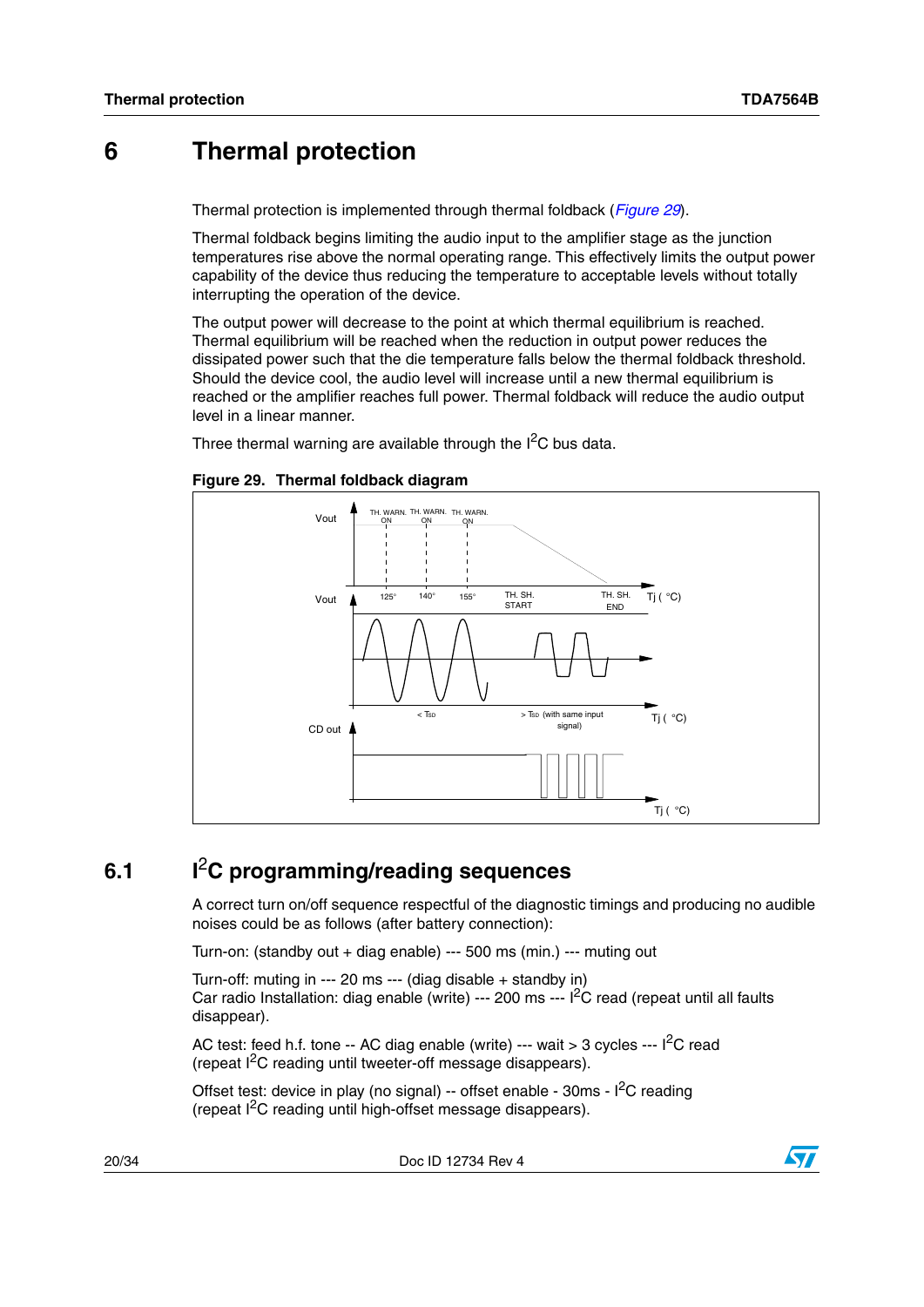# <span id="page-20-0"></span>**7 Fast muting**

The muting time can be shortened to less than 1.5ms by setting (IB2)  $D5 = 1$ . This option can be useful in transient battery situations (i.e. during car engine cranking) to quickly turnoff the amplifier for avoiding any audible effects caused by noise/transients being injected by preamp stages. The bit must be set back to "0" shortly after the mute transition.

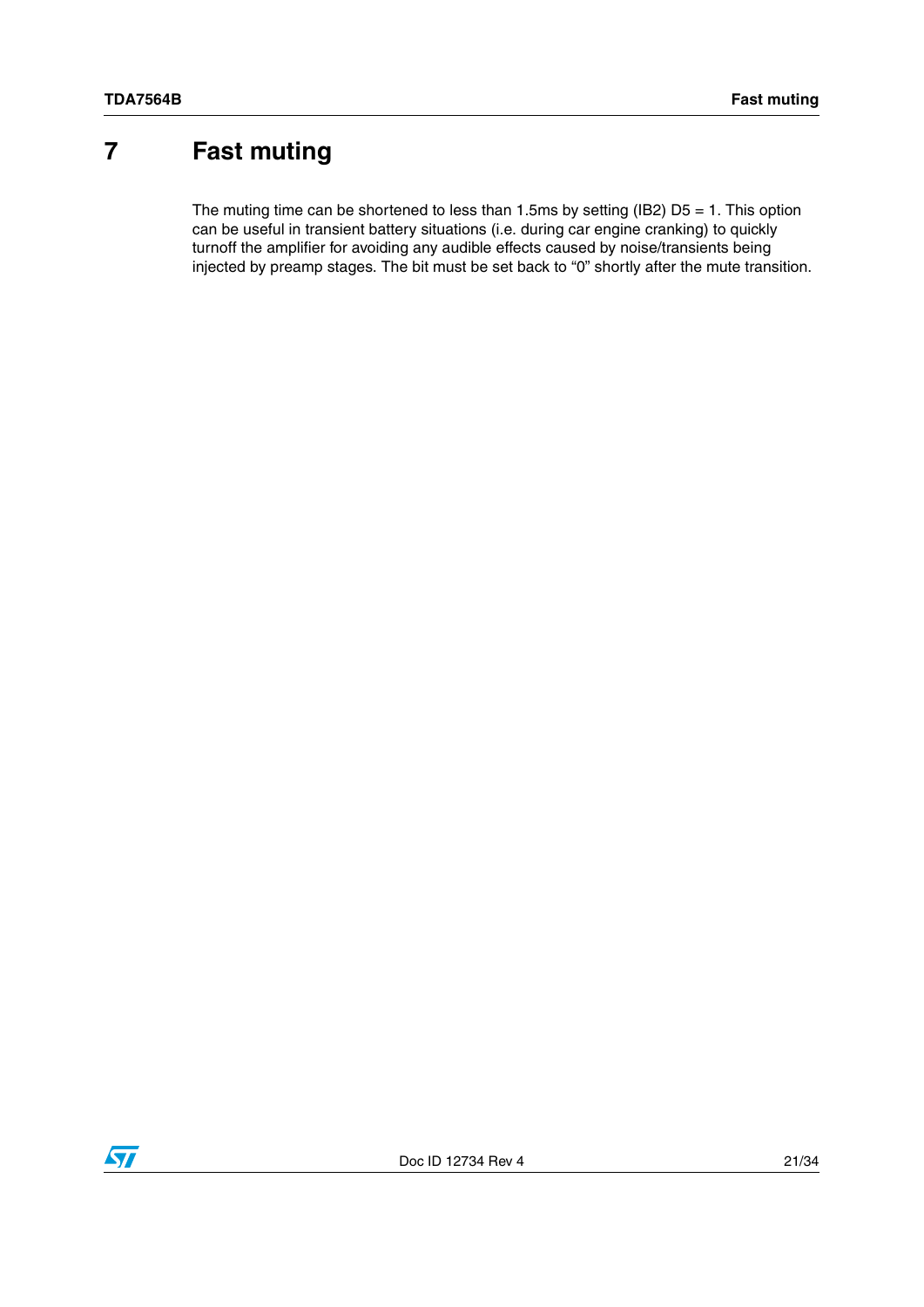# <span id="page-21-0"></span>**8 I2C bus interface**

Data transmission from microprocessor to the TDA7564B and vice versa takes place through the 2 wires  $I^2C$  bus interface, consisting of the two lines SDA and SCL (pull-up resistors to positive supply voltage must be connected).

## <span id="page-21-1"></span>**8.1 Data validity**

As shown by *[Figure 30](#page-21-5)*, the data on the SDA line must be stable during the high period of the clock. The high and low state of the data line can only change when the clock signal on the SCL line is LOW.

## <span id="page-21-2"></span>**8.2 Start and stop conditions**

As shown by *[Figure 31](#page-22-0)* a start condition is a high to low transition of the SDA line while SCL is high. The stop condition is a low to high transition of the SDA line while SCL is high.

### <span id="page-21-3"></span>**8.3 Byte format**

Every byte transferred to the SDA line must contain 8 bits. Each byte must be followed by an acknowledge bit. The MSB is transferred first.

## <span id="page-21-4"></span>**8.4 Acknowledge**

The transmitter\* puts a resistive high level on the SDA line during the acknowledge clock pulse (see *[Figure 32](#page-22-1)*). The receiver\*\* the acknowledges has to pull-down (low) the SDA line during the acknowledge clock pulse, so that the SDA line is stable low during this clock pulse.

\* Transmitter

- master ( $\mu$ P) when it writes an address to the TDA7564B
- slave (TDA7564B) when the  $\mu$ P reads a data byte from TDA7564B

### \*\* Receiver

- slave (TDA7564B) when the  $\mu$ P writes an address to the TDA7564B
- master (uP) when it reads a data byte from TDA7564B

### <span id="page-21-5"></span>**Figure 30. Data validity on the I**2**C bus**



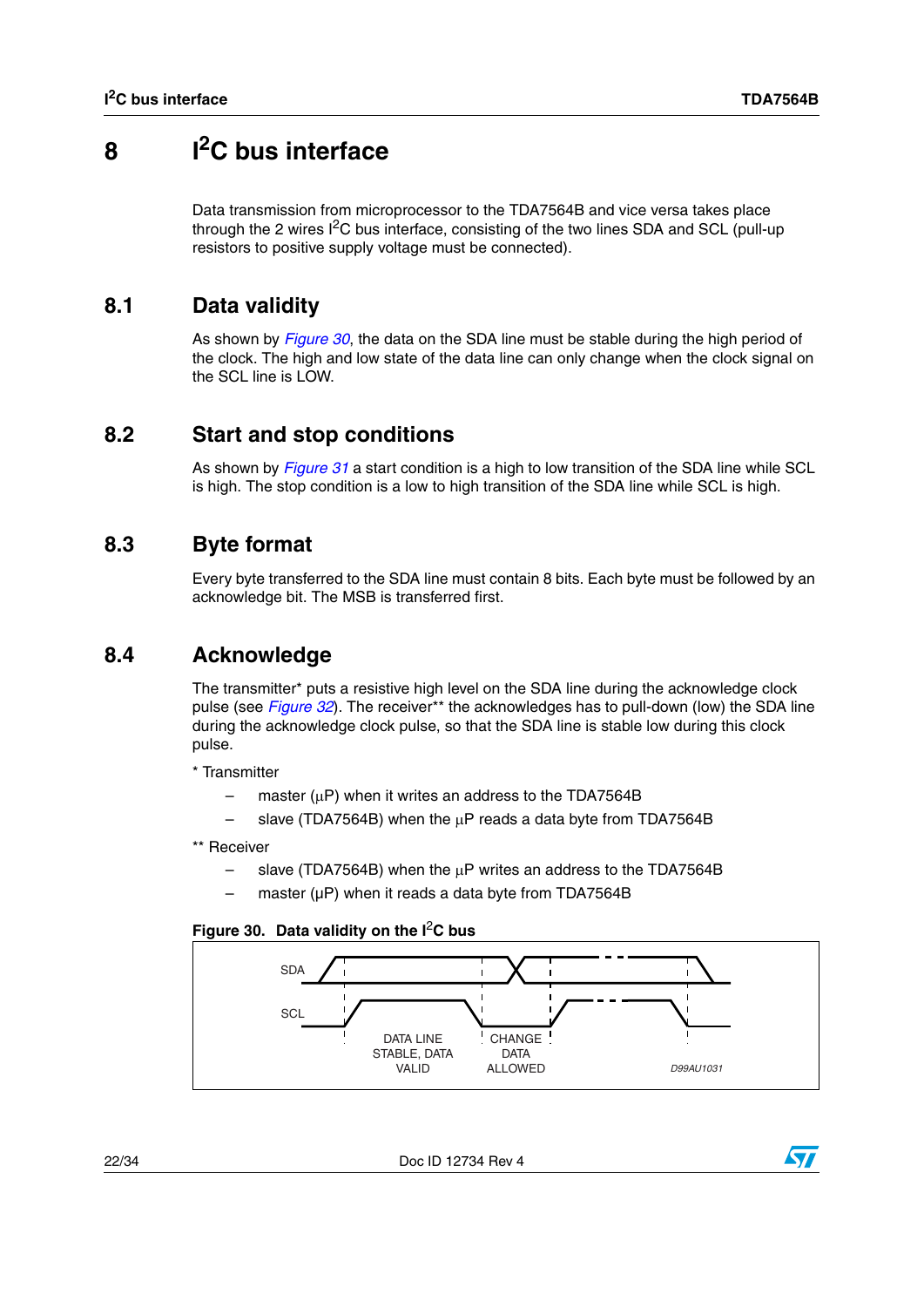<span id="page-22-0"></span>



<span id="page-22-1"></span>



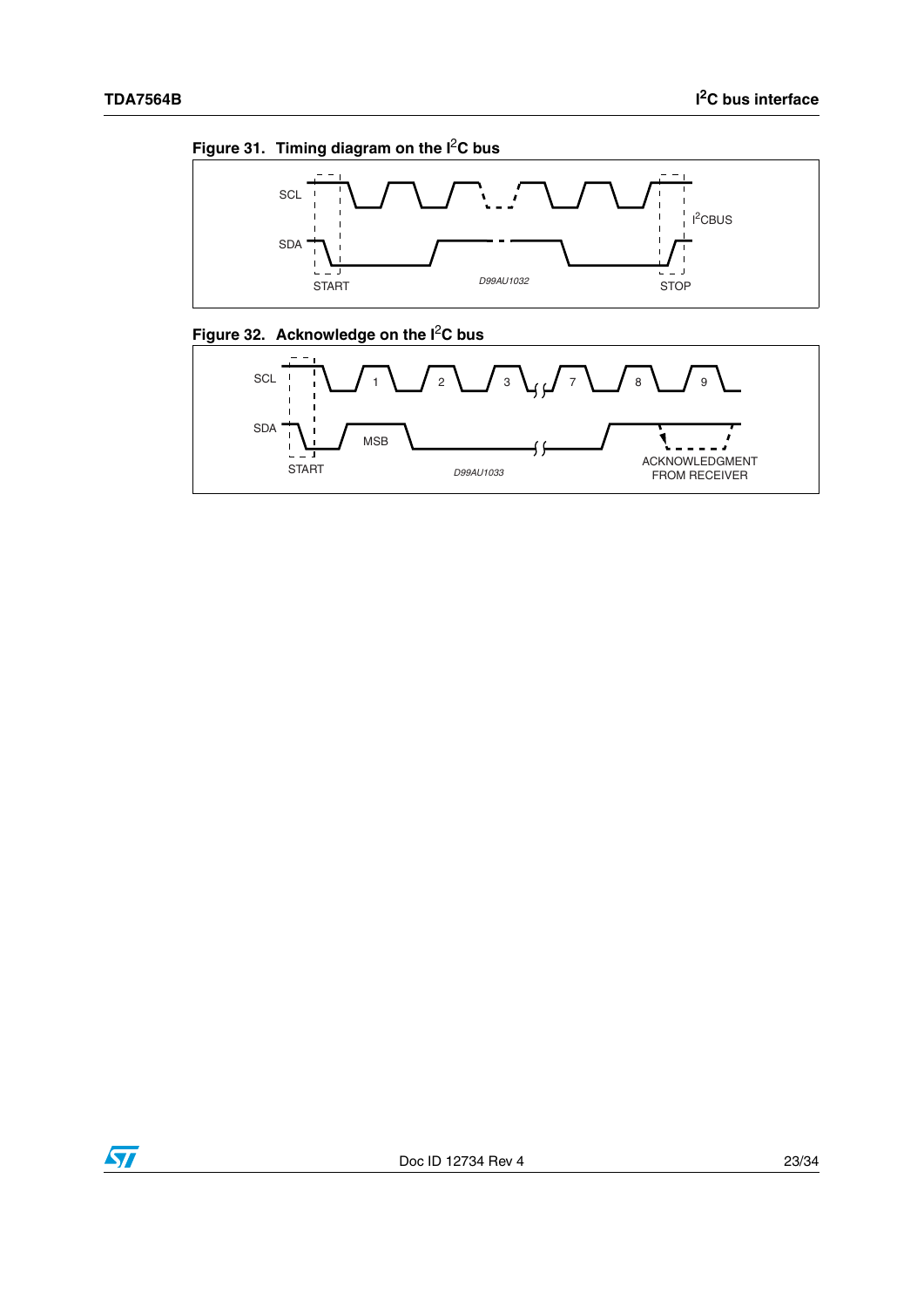# <span id="page-23-0"></span>**9 Software specifications**

All the functions of the TDA7564B are activated by  $I^2C$  interface.

The bit 0 of the "Address byte" defines if the next bytes are write instruction (from  $\mu$ P to TDA7564B) or read instruction (from TDA7564B to µP).

| $\sim$<br>. . |  |  |  | n <sub>o</sub><br>טע |        |
|---------------|--|--|--|----------------------|--------|
|               |  |  |  | $\cdots$             | D8 Hex |

 $X = 0$  Write to device

 $X = 1$  Read from device

If R/W = 0, the  $\mu$ P sends 2 "Instruction bytes": IB1 and IB2.

#### <span id="page-23-1"></span>**Table 6. IB1**

| <b>Bit</b>     | Instruction decoding bit                                                 |
|----------------|--------------------------------------------------------------------------|
| D7             | 0                                                                        |
| D <sub>6</sub> | Diagnostic enable $(D6 = 1)$<br>Diagnostic defeat $(D6 = 0)$             |
| D <sub>5</sub> | Offset Detection enable $(D5 = 1)$<br>Offset Detection defeat $(D5 = 0)$ |
| D <sub>4</sub> | <b>Front Channel</b><br>Gain = $26dB$ (D4 = 0)<br>Gain = $12dB$ (D4 = 1) |
| D <sub>3</sub> | <b>Rear Channel</b><br>Gain = $26dB$ (D3 = 0)<br>$Gain = 12dB (D3 = 1)$  |
| D <sub>2</sub> | Mute front channels $(D2 = 0)$<br>Unmute front channels $(D2 = 1)$       |
| D <sub>1</sub> | Mute rear channels $(D1 = 0)$<br>Unmute rear channels $(D1 = 1)$         |
| D <sub>0</sub> | Clip detector $2\%$ (D0 = 0)<br>Clip detector $10\%$ (D0 = 1)            |

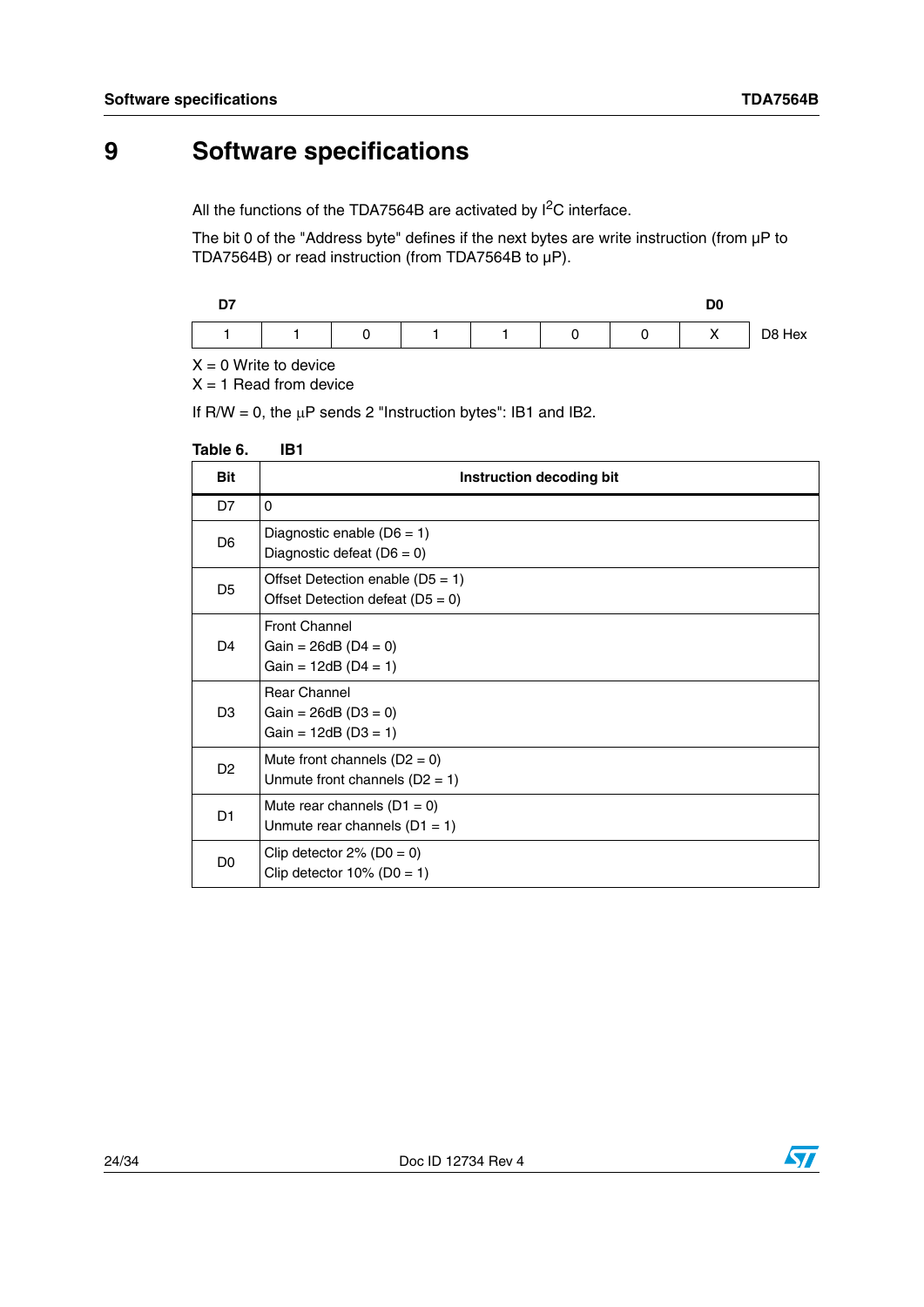<span id="page-24-0"></span>

| Instruction decoding bit |  |  |  |  |
|--------------------------|--|--|--|--|
|                          |  |  |  |  |
|                          |  |  |  |  |
|                          |  |  |  |  |
|                          |  |  |  |  |
|                          |  |  |  |  |
|                          |  |  |  |  |
|                          |  |  |  |  |
|                          |  |  |  |  |
|                          |  |  |  |  |
|                          |  |  |  |  |
|                          |  |  |  |  |
|                          |  |  |  |  |
|                          |  |  |  |  |
|                          |  |  |  |  |
|                          |  |  |  |  |
|                          |  |  |  |  |
|                          |  |  |  |  |
|                          |  |  |  |  |

If  $R/W = 1$ , the TDA7564B sends 4 "Diagnostics Bytes" to  $\mu$ P: DB1, DB2, DB3 and DB4.

#### <span id="page-24-1"></span>DB1 Table 8.

| <b>Bit</b>     | Instruction decoding bit                                                                      |                                                       |  |  |  |  |  |  |
|----------------|-----------------------------------------------------------------------------------------------|-------------------------------------------------------|--|--|--|--|--|--|
| D7             | Thermal warning 1 active (D7 = 1) T=155 °C                                                    |                                                       |  |  |  |  |  |  |
| D <sub>6</sub> | Diag. cycle not activated or not terminated ( $D6 = 0$ )<br>Diag. cycle terminated $(D6 = 1)$ |                                                       |  |  |  |  |  |  |
|                | Channel LF                                                                                    | Channel LF                                            |  |  |  |  |  |  |
| D <sub>5</sub> | Current detection IB2 ( $D7$ ) = 0                                                            | Current detection IB2 ( $D7$ ) = 1                    |  |  |  |  |  |  |
|                | Output peak current $<$ 250 mA - Open load (D5 = 1)                                           | Output peak current $<$ 125 mA - Open load (D5 = 1)   |  |  |  |  |  |  |
|                | Output peak current $> 500$ mA - Normal load (D5 = 0)                                         | Output peak current $> 250$ mA - Normal load (D5 = 0) |  |  |  |  |  |  |
|                | Channel LF                                                                                    |                                                       |  |  |  |  |  |  |
| D <sub>4</sub> | Turn-on diagnostic $(D4 = 0)$                                                                 |                                                       |  |  |  |  |  |  |
|                | Permanent diagnostic $(D4 = 1)$                                                               |                                                       |  |  |  |  |  |  |
|                | Channel LF                                                                                    |                                                       |  |  |  |  |  |  |
| D <sub>3</sub> | Normal load $(D3 = 0)$                                                                        |                                                       |  |  |  |  |  |  |
|                | Short load $(D3 = 1)$                                                                         |                                                       |  |  |  |  |  |  |
|                | Channel LF                                                                                    |                                                       |  |  |  |  |  |  |
|                | Turn-on diag.: No open load ( $D2 = 0$ )                                                      |                                                       |  |  |  |  |  |  |
| D <sub>2</sub> | Open load detection $(D2 = 1)$                                                                |                                                       |  |  |  |  |  |  |
|                | Offset diag.: No output offset $(D2 = 0)$                                                     |                                                       |  |  |  |  |  |  |
|                | Output offset detection $(D2 = 1)$                                                            |                                                       |  |  |  |  |  |  |
|                | Channel LF                                                                                    |                                                       |  |  |  |  |  |  |
| D <sub>1</sub> | No short to Vcc $(D1 = 0)$                                                                    |                                                       |  |  |  |  |  |  |
|                | Short to Vcc $(D1 = 1)$                                                                       |                                                       |  |  |  |  |  |  |
|                | Channel LF                                                                                    |                                                       |  |  |  |  |  |  |
| D <sub>0</sub> | No short to GND $(D1 = 0)$                                                                    |                                                       |  |  |  |  |  |  |
|                | Short to GND $(D1 = 1)$                                                                       |                                                       |  |  |  |  |  |  |

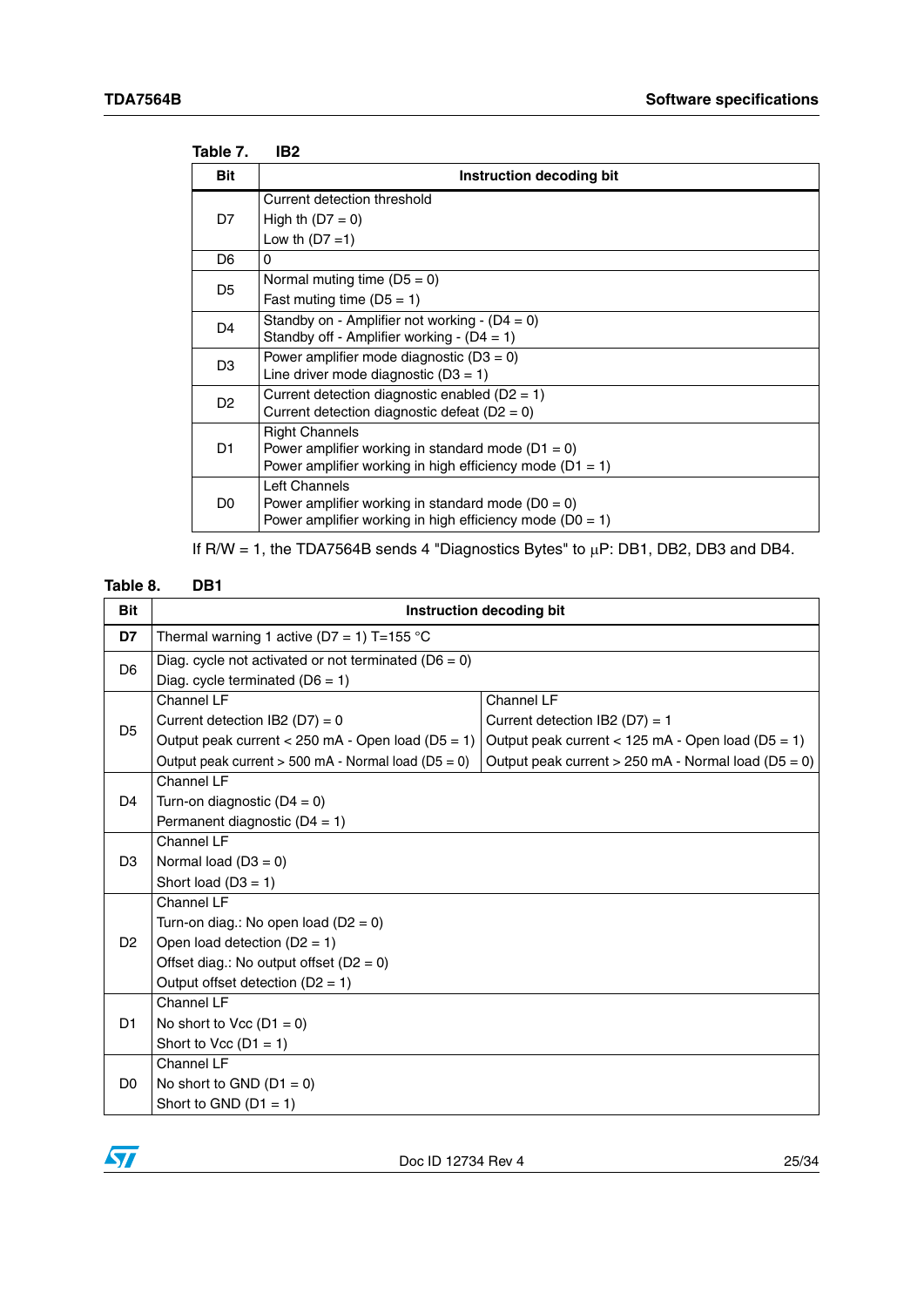#### <span id="page-25-0"></span>DB<sub>2</sub> Table 9.

| <b>Bit</b>     |                                                                                                                                                                                    | Instruction decoding bit                                                                                                                                       |
|----------------|------------------------------------------------------------------------------------------------------------------------------------------------------------------------------------|----------------------------------------------------------------------------------------------------------------------------------------------------------------|
| D7             | Offset detection not activated ( $D7 = 0$ )<br>Offset detection activated ( $D7 = 1$ )                                                                                             |                                                                                                                                                                |
| D <sub>6</sub> | Current sensor not activated ( $D6 = 0$ )<br>Current sensor activated ( $D6 = 1$ )                                                                                                 |                                                                                                                                                                |
| D <sub>5</sub> | Channel LR<br>Current detection IB2 ( $D7$ ) = 0<br>Output peak current < 250 mA - Open load ( $D5 = 1$ )<br>Output peak current $> 500$ mA - Normal load (D5 = 0)                 | Channel LR<br>Current detection IB2 (D7) = 1<br>Output peak current < 250 mA - Open load ( $D5 = 1$ )<br>Output peak current $>$ 500 mA - Normal load (D5 = 0) |
| D <sub>4</sub> | Channel LR<br>Turn-on diagnostic $(D4 = 0)$<br>Permanent diagnostic $(D4 = 1)$                                                                                                     |                                                                                                                                                                |
| D <sub>3</sub> | Channel LR<br>Normal load $(D3 = 0)$<br>Short load $(D3 = 1)$                                                                                                                      |                                                                                                                                                                |
| D <sub>2</sub> | Channel LR<br>Turn-on diag.: No open load ( $D2 = 0$ )<br>Open load detection $(D2 = 1)$<br>Permanent diag.: No output offset ( $D2 = 0$ )<br>Output offset detection ( $D2 = 1$ ) |                                                                                                                                                                |
| D <sub>1</sub> | Channel LR<br>No short to Vcc $(D1 = 0)$<br>Short to Vcc $(D1 = 1)$                                                                                                                |                                                                                                                                                                |
| D <sub>0</sub> | Channel LR<br>No short to GND $(D1 = 0)$<br>Short to GND $(D1 = 1)$                                                                                                                |                                                                                                                                                                |

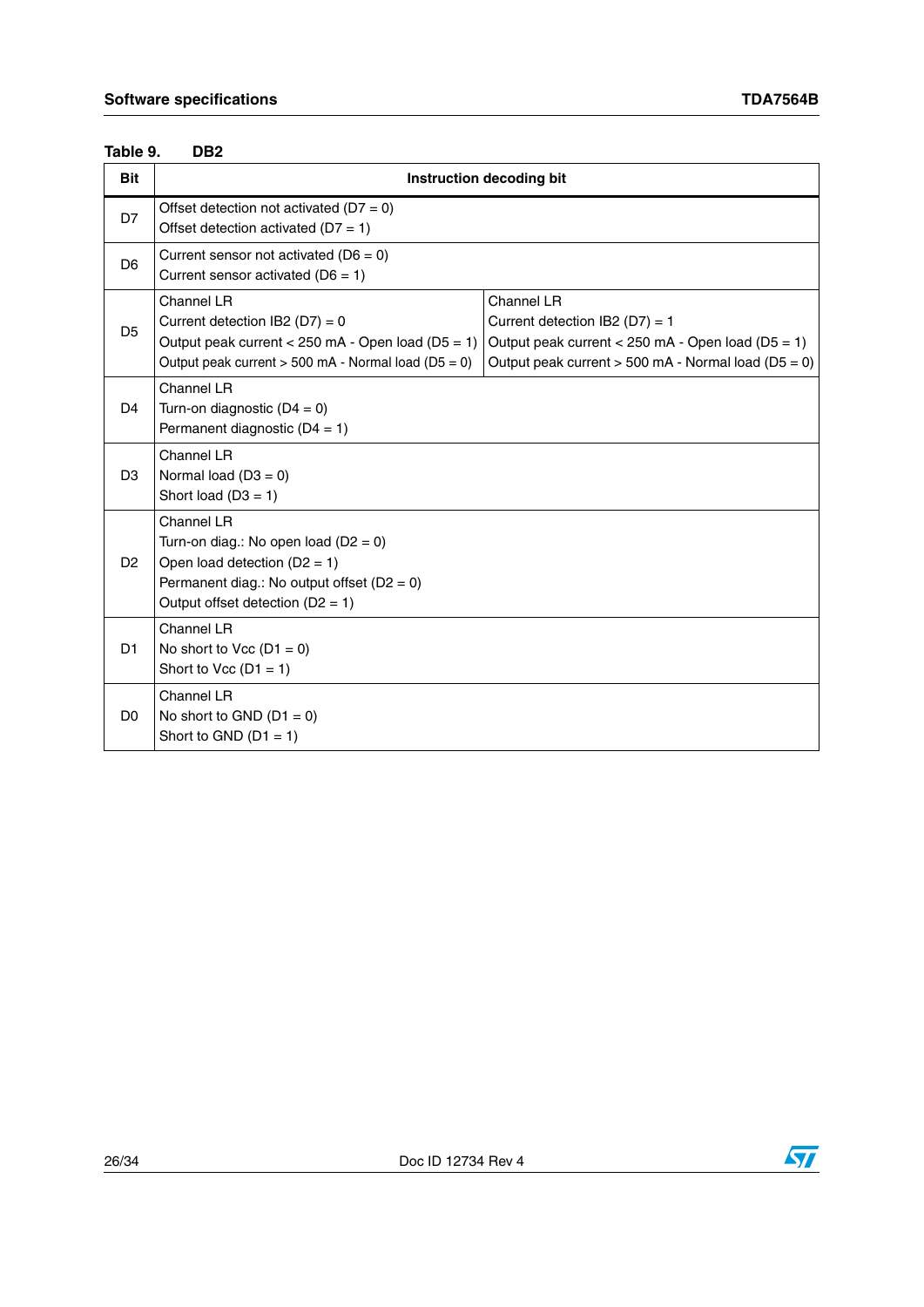#### <span id="page-26-0"></span>DB<sub>3</sub> **Table 10.**

| <b>Bit</b>     | Instruction decoding bit                                                                                                                                                       |                                                                                                                                                                  |  |  |  |  |  |
|----------------|--------------------------------------------------------------------------------------------------------------------------------------------------------------------------------|------------------------------------------------------------------------------------------------------------------------------------------------------------------|--|--|--|--|--|
| D7             | Standby status $(=$ IB2 - D4)                                                                                                                                                  |                                                                                                                                                                  |  |  |  |  |  |
| D <sub>6</sub> | Diagnostic status $(=$ IB1 - D6)                                                                                                                                               |                                                                                                                                                                  |  |  |  |  |  |
| D <sub>5</sub> | Channel RF<br>Current detection IB2 (D7) = $0$<br>Output peak current < $250$ mA - Open load (D5 = 1)<br>Output peak current $> 500$ mA - Normal load (D5 = 0)                 | Channel RF<br>Current detection IB2 (D7) = $1$<br>Output peak current < 250 mA - Open load ( $D5 = 1$ )<br>Output peak current $> 500$ mA - Normal load (D5 = 0) |  |  |  |  |  |
| D <sub>4</sub> | Channel RF<br>Turn-on diagnostic $(D4 = 0)$<br>Permanent diagnostic $(D4 = 1)$                                                                                                 |                                                                                                                                                                  |  |  |  |  |  |
| D <sub>3</sub> | Channel RF<br>Normal load $(D3 = 0)$<br>Short load $(D3 = 1)$                                                                                                                  |                                                                                                                                                                  |  |  |  |  |  |
| D <sub>2</sub> | Channel RF<br>Turn-on diag.: No open load ( $D2 = 0$ )<br>Open load detection $(D2 = 1)$<br>Permanent diag.: No output offset $(D2 = 0)$<br>Output offset detection $(D2 = 1)$ |                                                                                                                                                                  |  |  |  |  |  |
| D <sub>1</sub> | Channel RF<br>No short to Vcc $(D1 = 0)$<br>Short to Vcc $(D1 = 1)$                                                                                                            |                                                                                                                                                                  |  |  |  |  |  |
| D <sub>0</sub> | Channel RF<br>No short to GND $(D1 = 0)$<br>Short to GND $(D1 = 1)$                                                                                                            |                                                                                                                                                                  |  |  |  |  |  |

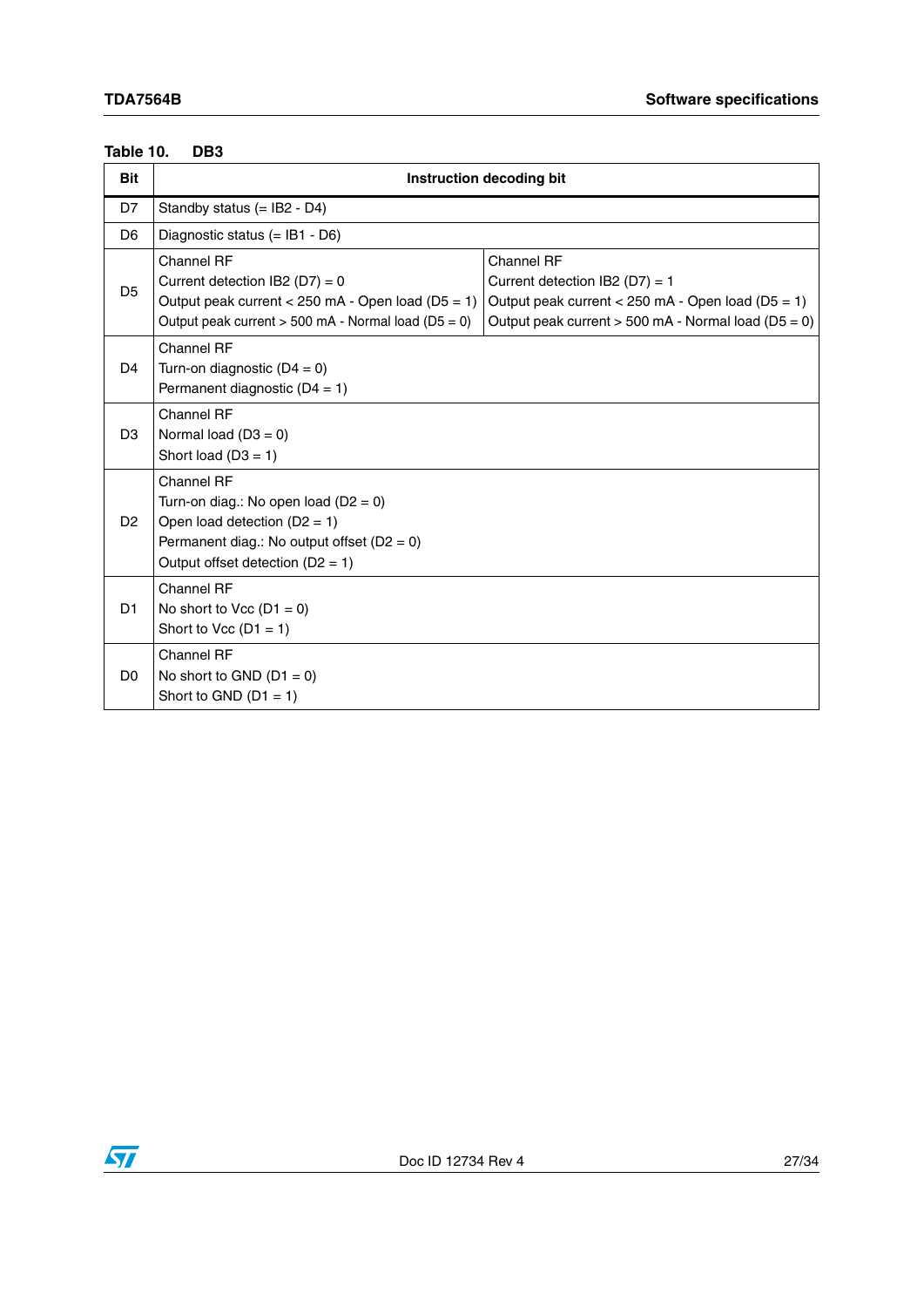#### <span id="page-27-0"></span>DB4 **Table 11.**

| <b>Bit</b>     | Instruction decoding bit                                                                                                                                                                                                                                                                                                           |  |  |  |  |  |  |
|----------------|------------------------------------------------------------------------------------------------------------------------------------------------------------------------------------------------------------------------------------------------------------------------------------------------------------------------------------|--|--|--|--|--|--|
| D7             | Thermal warning 2 active (D7 =1) $T=140^{\circ}C$                                                                                                                                                                                                                                                                                  |  |  |  |  |  |  |
| D <sub>6</sub> | Thermal warning 3 active ( $D6 = 1$ ) T=125°C                                                                                                                                                                                                                                                                                      |  |  |  |  |  |  |
| D <sub>5</sub> | Channel RR<br>Channel RR<br>Current detection IB2 (D7) = $0$<br>Current detection IB2 ( $D7$ ) = 1<br>Output peak current < 250 mA - Open load ( $D5 = 1$ )<br>Output peak current < 250 mA - Open load (D5 = 1)<br>Output peak current $> 500$ mA - Normal load (D5 = 0)<br>Output peak current $>$ 500 mA - Normal load (D5 = 0) |  |  |  |  |  |  |
| D <sub>4</sub> | Channel RR<br>Turn-on diagnostic $(D4 = 0)$<br>Permanent diagnostic $(D4 = 1)$                                                                                                                                                                                                                                                     |  |  |  |  |  |  |
| D <sub>3</sub> | Channel RR<br>Normal load $(D3 = 0)$<br>Short load $(D3 = 1)$                                                                                                                                                                                                                                                                      |  |  |  |  |  |  |
| D <sub>2</sub> | Channel RR<br>Turn-on diag.: No open load ( $D2 = 0$ )<br>Open load detection $(D2 = 1)$<br>Permanent diag.: No output offset $(D2 = 0)$<br>Output offset detection ( $D2 = 1$ )                                                                                                                                                   |  |  |  |  |  |  |
| D <sub>1</sub> | Channel RR<br>No short to Vcc $(D1 = 0)$<br>Short to Vcc $(D1 = 1)$                                                                                                                                                                                                                                                                |  |  |  |  |  |  |
| D <sub>0</sub> | <b>Channel RR</b><br>No short to GND $(D1 = 0)$<br>Short to GND $(D1 = 1)$                                                                                                                                                                                                                                                         |  |  |  |  |  |  |

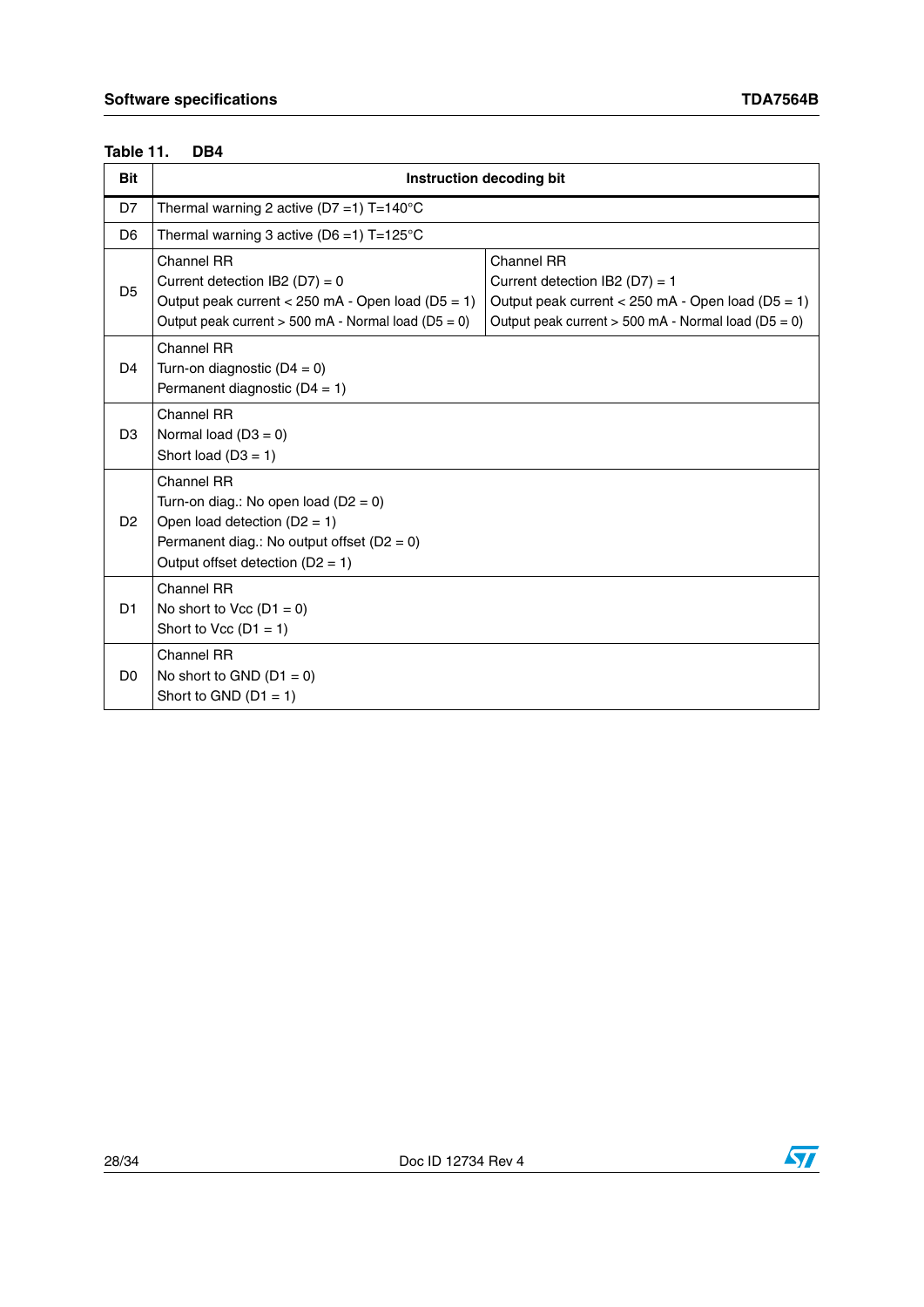# <span id="page-28-0"></span>**10 Examples of bytes sequence**

### **1** - Turn-on diagnostic - Write operation

|  | Start | Address byte with $D0 = 0$   ACK |  | IB1 with $D6 = 1$   ACK   IB2   ACK   STOP |  |  |  |  |
|--|-------|----------------------------------|--|--------------------------------------------|--|--|--|--|
|--|-------|----------------------------------|--|--------------------------------------------|--|--|--|--|

**2** - Turn-on diagnostic - Read operation

|  | Start   Address byte with D0 = 1   ACK   DB1   ACK   DB2   ACK   DB3   ACK   DB4   ACK   STOP |  |  |  |  |  |  |  |  |  |  |
|--|-----------------------------------------------------------------------------------------------|--|--|--|--|--|--|--|--|--|--|
|--|-----------------------------------------------------------------------------------------------|--|--|--|--|--|--|--|--|--|--|

The delay from 1 to 2 can be selected by software, starting from 1 ms

**3a** - Turn-on of the power amplifier with 26dB gain, mute on, diagnostic defeat, High eff. mode both channels.

| Start | Address byte with $D0 = 0$ | <b>ACK</b> | IB1      | ACK | IB <sub>2</sub> | <b>ACK</b> | <b>STOP</b> |
|-------|----------------------------|------------|----------|-----|-----------------|------------|-------------|
|       |                            |            | X000000X |     | XXX1X011        |            |             |

#### **3b** - Turn-off of the power amplifier

| Start | Address byte with $D0 = 0$ | <b>ACK</b> | IB1             | ACK | IB <sub>2</sub> | <b>ACK</b> | <b>STOP</b> |
|-------|----------------------------|------------|-----------------|-----|-----------------|------------|-------------|
|       |                            |            | <b>XOXXXXXX</b> |     | <b>XXX0XXXX</b> |            |             |

#### **4** - Offset detection procedure enable

| Start | Address byte with $D0 = 0$ | <b>ACK</b> | IB1      | ACK | IB <sub>2</sub> | ACK | <b>STOP</b> |
|-------|----------------------------|------------|----------|-----|-----------------|-----|-------------|
|       |                            |            | XX1XX11X |     | XXX1X0XX        |     |             |

**5** - Offset detection procedure stop and reading operation (the results are valid only for the offset detection bits (D2 of the bytes DB1, DB2, DB3, DB4)

|  | $ \text{Start} $ Address byte with D0 = 1 ACK   DB1   ACK   DB2   ACK   DB3   ACK   DB4   ACK   STOP |  |  |  |  |  |  |  |  |  |  |
|--|------------------------------------------------------------------------------------------------------|--|--|--|--|--|--|--|--|--|--|
|--|------------------------------------------------------------------------------------------------------|--|--|--|--|--|--|--|--|--|--|

The purpose of this test is to check if a D.C. offset (2V typ.) is present on the outputs, produced by input capacitor with anomalous leakage current or humidity between pins.

The delay from 4 to 5 can be selected by software, starting from 1ms

6 - Current detection procedure start (the AC inputs must be with a proper signal that depends on the type of load)

| Start | Address byte with $D0 = 0$ | <b>ACK</b> | IB1      | <b>ACK</b> | IB <sub>2</sub> | ACK STOP |
|-------|----------------------------|------------|----------|------------|-----------------|----------|
|       |                            |            | XX01111X |            | XXX1X1XX        |          |

Current detection reading operation (the results valid only for the current sensor detection bits - D5 of the bytes DB1, DB2, DB3, DB4)

| $ \text{Start} $ Address byte with D0 = 1 $ \text{ACK} $ DB1 $ \text{ ACK} $ DB2 $ \text{ ACK} $ DB3 $ \text{ ACK} $ DB4 $ \text{ ACK} $ STOP $ \text{ACK} $ |  |  |  |  |  |  |  |  |  |  |
|--------------------------------------------------------------------------------------------------------------------------------------------------------------|--|--|--|--|--|--|--|--|--|--|
|--------------------------------------------------------------------------------------------------------------------------------------------------------------|--|--|--|--|--|--|--|--|--|--|

- During the test, a sinus wave with a proper amplitude and frequency (depending on the loudspeaker under test) must be present. The minimum number of periods that are needed to detect a normal load is 5.
- The delay from 6 to 7 can be selected by software, starting from 1ms.

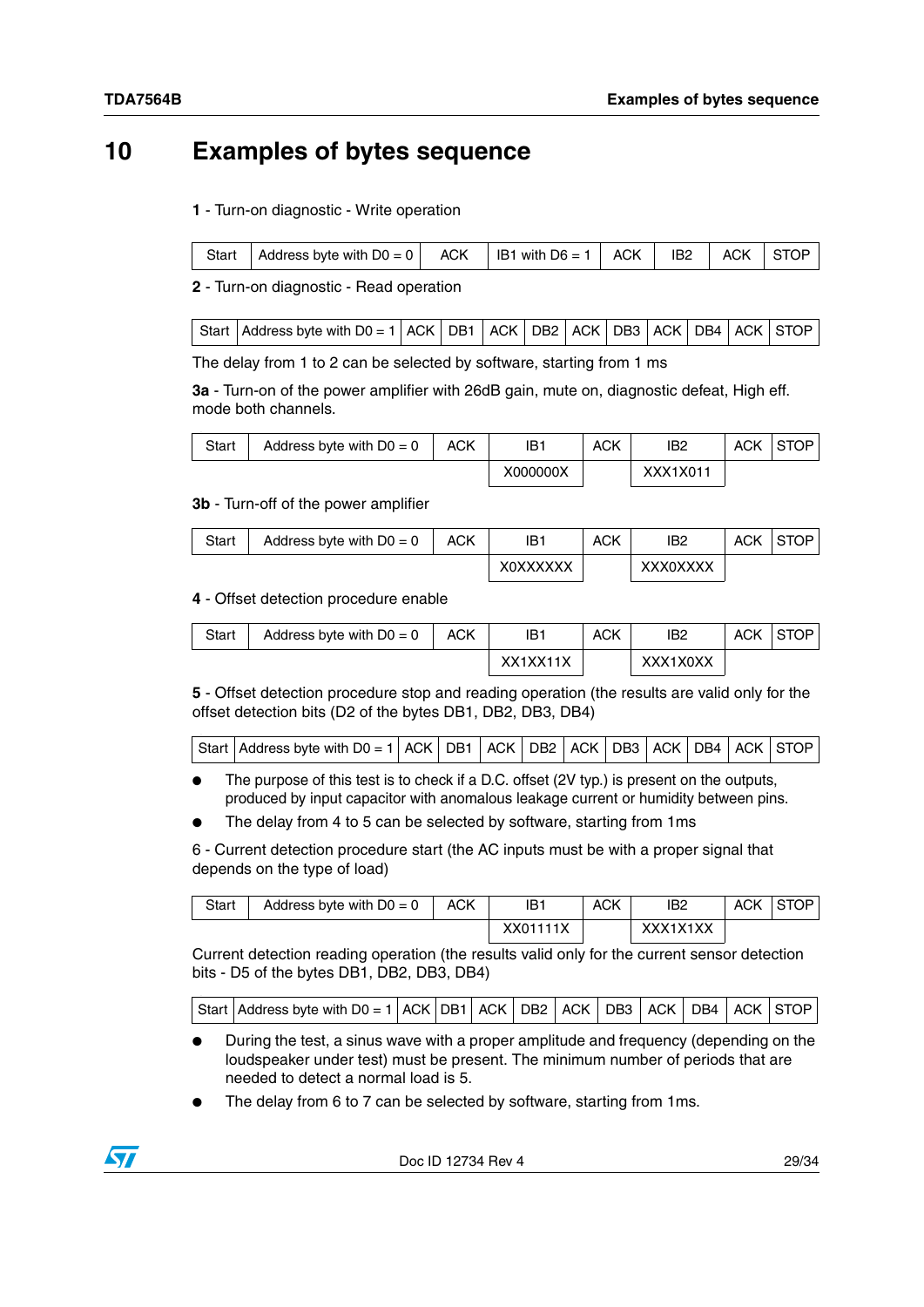# <span id="page-29-0"></span>**11 Package information**

In order to meet environmental requirements, ST offers these devices in different grades of ECOPACK® packages, depending on their level of environmental compliance. ECOPACK® specifications, grade definitions and product status are available at: *[www.st.com](http://www.st.com)*.

ECOPACK® is an ST trademark.



<span id="page-29-1"></span>

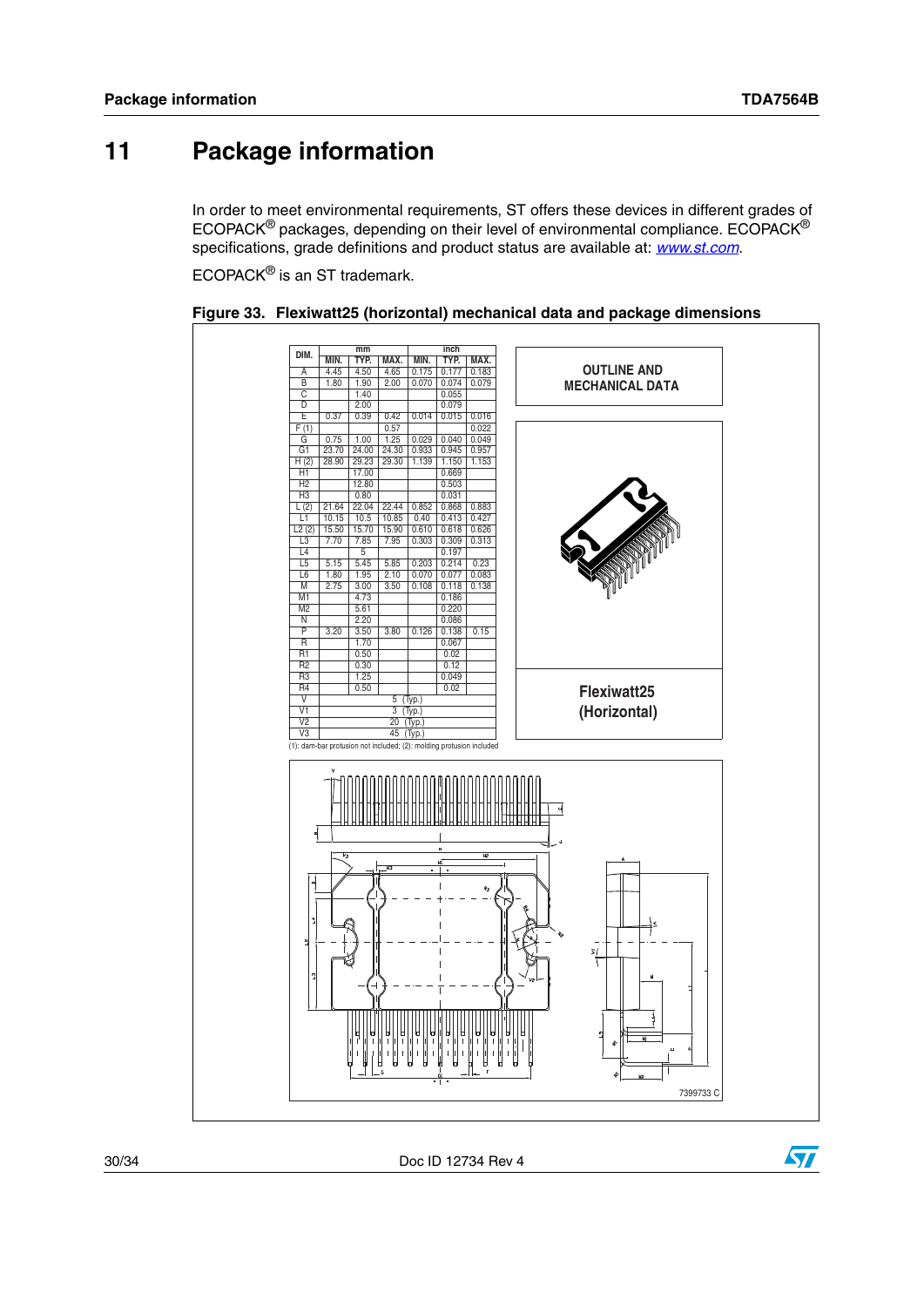$\sqrt{2}$ 



<span id="page-30-0"></span>**Figure 34. Flexiwatt25 (vertical) mechanical data and package dimensions**

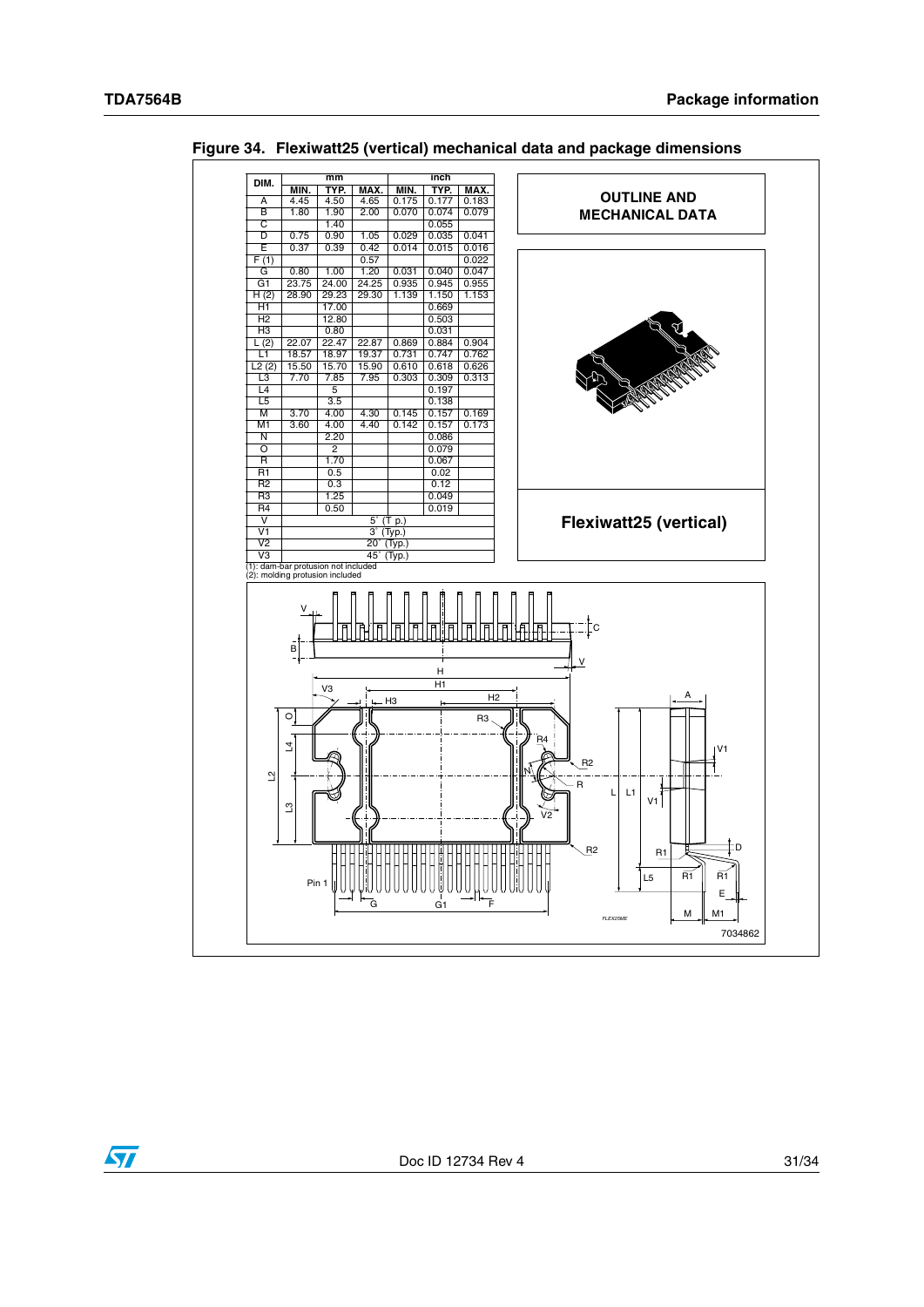

<span id="page-31-0"></span>**Figure 35. PowerSO36 (slug up) mechanical data and package dimensions**



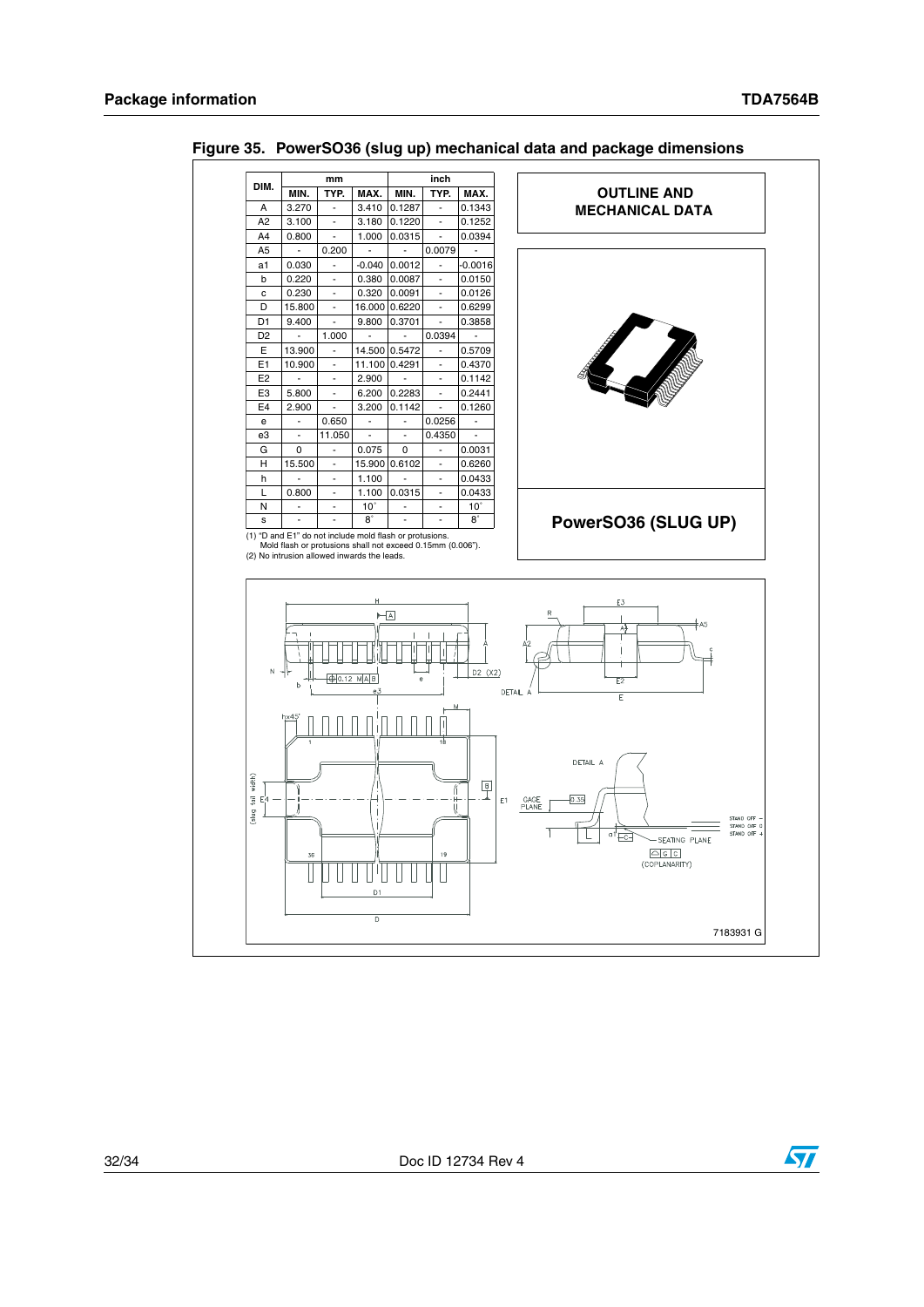# <span id="page-32-0"></span>**12 Revision history**

<span id="page-32-1"></span>

|  | Table 12. Document revision history |
|--|-------------------------------------|
|--|-------------------------------------|

| Date        | <b>Revision</b> | <b>Changes</b>                                                                                                                                                                                                                                                                                                                                                                                                               |
|-------------|-----------------|------------------------------------------------------------------------------------------------------------------------------------------------------------------------------------------------------------------------------------------------------------------------------------------------------------------------------------------------------------------------------------------------------------------------------|
| 14-Sep-2006 |                 | Initial release.                                                                                                                                                                                                                                                                                                                                                                                                             |
| 22-Jan-2007 | 2               | Add new package and part numbers in Table 1: Device<br>summary on page 1.<br>Add PowerSO36 pin connections diagram Figure 4 on page 7.<br>Changed the max. value of the "Lonp" parameter in Table 4 on<br>page 8.<br>Modified Figure 23 on page 15.<br>Add PowerSO36 package information Figure 35 on page 32.<br>Changed the min. and typ. value of the $V_M$ parameter in the<br>Table 4<br>Updated Table 3: Thermal data. |
| 15-Dec-2009 | 3               | Updated Figure 35: PowerSO36 (slug up) mechanical data and<br>package dimensions on page 32.                                                                                                                                                                                                                                                                                                                                 |
| 17-Sep-2013 | 4               | Updated Disclaimer.                                                                                                                                                                                                                                                                                                                                                                                                          |